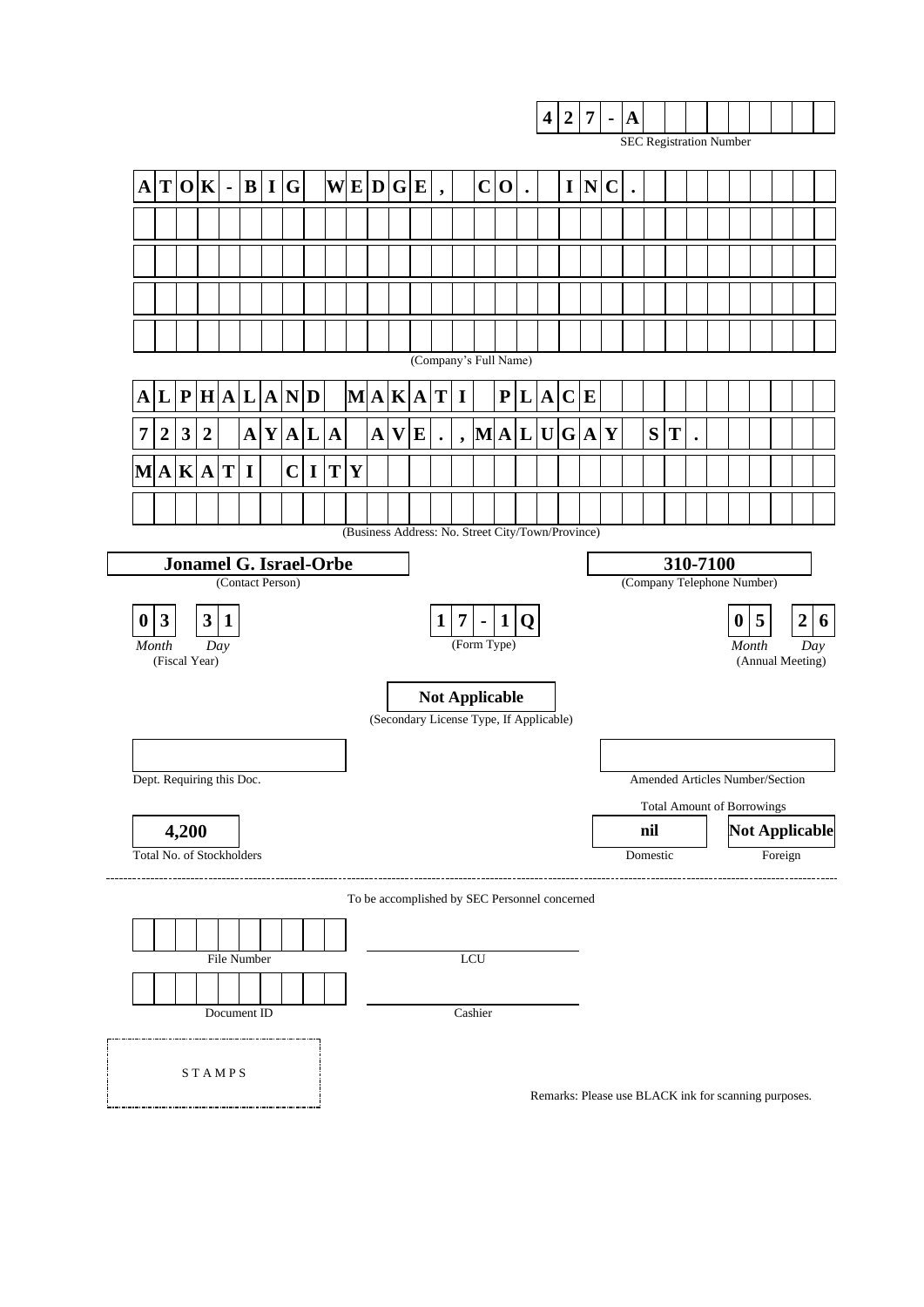### **SECURITIES AND EXCHANGE COMMISSION**

### **SEC FORM 17-Q**

### *QUARTERLY REPORT PURSUANT TO SECTION 17 OF THE SECURITIES REGULATION CODE AND SECTION 141 OF THE CORPORATION CODE*

| 1. For the fiscal year ended                                                                                                                                                                                                                                                                                                                                                                         |      | 31 March 2022                   |                 |                                     |
|------------------------------------------------------------------------------------------------------------------------------------------------------------------------------------------------------------------------------------------------------------------------------------------------------------------------------------------------------------------------------------------------------|------|---------------------------------|-----------------|-------------------------------------|
| 2. SEC Identification No.                                                                                                                                                                                                                                                                                                                                                                            | 427A | 3. BIR Tax Identification No    |                 | 000-707-286                         |
| 4. Exact Name of Issuer as specified in its charter                                                                                                                                                                                                                                                                                                                                                  |      |                                 |                 | ATOK-BIG WEDGE CO., INC.            |
| <b>Metro Manila</b>                                                                                                                                                                                                                                                                                                                                                                                  |      |                                 | 6. SEC Use Only | <b>Industry Classification Code</b> |
| 5. Province, Country or other jurisdiction of<br>Incorporation or Organization                                                                                                                                                                                                                                                                                                                       |      |                                 |                 |                                     |
| Alphaland Makati Place, 7232 Ayala Avenue corner Malugay Street, Makati City                                                                                                                                                                                                                                                                                                                         |      |                                 |                 | 1209                                |
| 7. Address of Principal Office                                                                                                                                                                                                                                                                                                                                                                       |      |                                 |                 | Postal Code                         |
| +632 5310-7100 / +632 5337-2031                                                                                                                                                                                                                                                                                                                                                                      |      |                                 |                 |                                     |
| 8. Issuer's telephone number, including area code                                                                                                                                                                                                                                                                                                                                                    |      |                                 |                 |                                     |
| <b>NA</b>                                                                                                                                                                                                                                                                                                                                                                                            |      |                                 |                 |                                     |
| 9. Former name, former address, and former fiscal year, if changed since last report                                                                                                                                                                                                                                                                                                                 |      |                                 |                 |                                     |
| 10. Securities registered pursuant to Section 4 and 8 of the RSA                                                                                                                                                                                                                                                                                                                                     |      |                                 |                 |                                     |
| <b>Title of Each Class</b>                                                                                                                                                                                                                                                                                                                                                                           |      | Number of Shares of             |                 | Amount of Debt/                     |
|                                                                                                                                                                                                                                                                                                                                                                                                      |      | <b>Common Stock Outstanding</b> |                 | <b>Liabilities Outstanding</b>      |
| <b>Common Shares</b>                                                                                                                                                                                                                                                                                                                                                                                 |      | 2,545,000,000                   |                 | P <sub>1</sub> ,175,982             |
| 11. Are any of the securities listed on the Philippine Stock Exchange?<br>Yes                                                                                                                                                                                                                                                                                                                        |      | No                              |                 |                                     |
| 12. Check whether the issuer has filed all reports required to be filed by Section 17 of the SRC and SRC Rule 17<br>there under or Section 11 of the RSA and RSA Rule 11(a)-1 there under, and Sections 26 and 141 of the<br>Corporate Code of the Philippines during the preceding twelve (12) months (or for such shorter period that the<br>registrant was required to file such reports);<br>Yes |      | No                              |                 |                                     |
|                                                                                                                                                                                                                                                                                                                                                                                                      |      |                                 |                 |                                     |
| has been subject to such filing requirements for the past ninety (90) days                                                                                                                                                                                                                                                                                                                           |      |                                 |                 |                                     |
| Yes                                                                                                                                                                                                                                                                                                                                                                                                  |      | No                              |                 |                                     |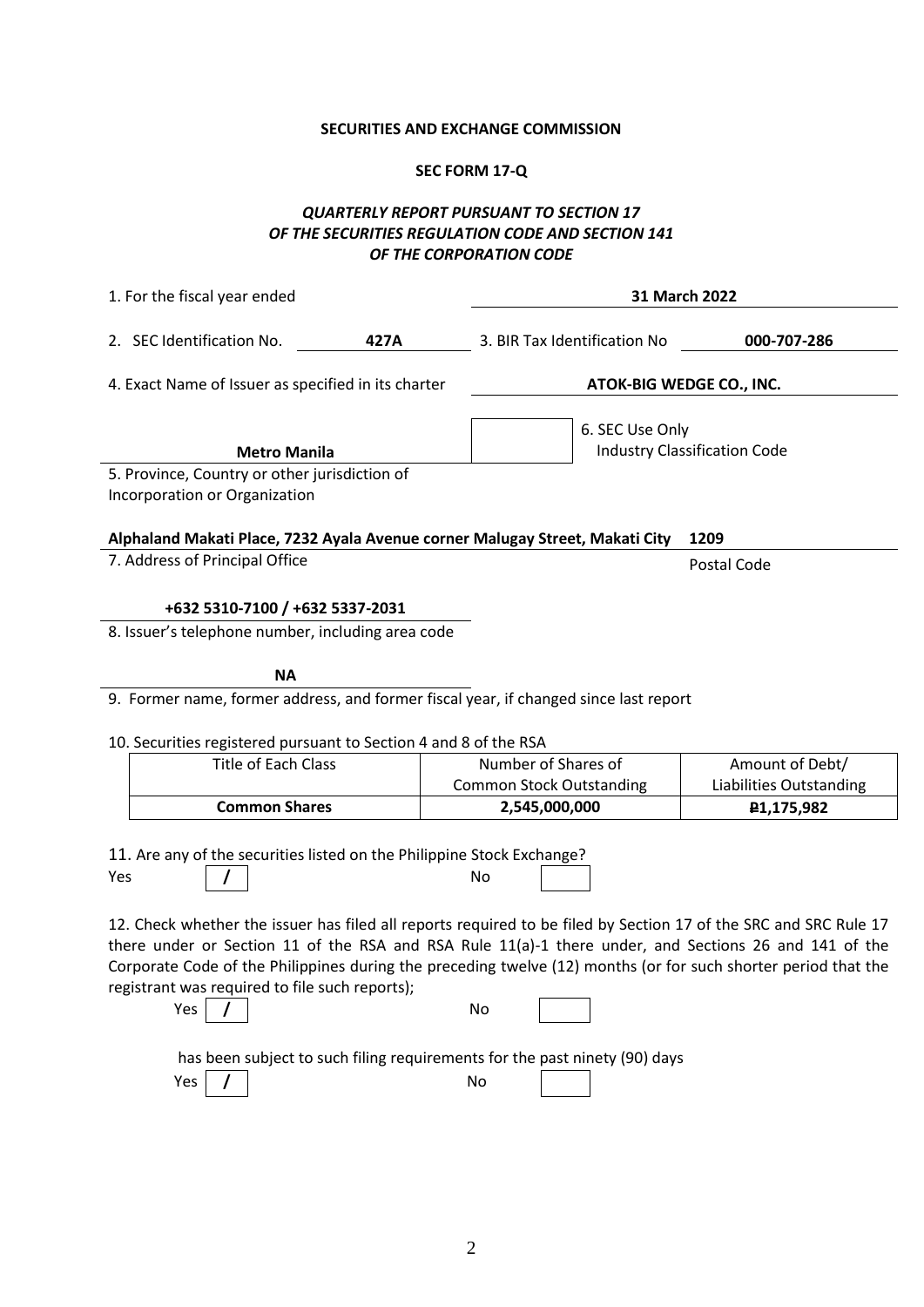#### **PART I -FINANCIAL INFORMATION**

#### **Item 1. Financial Statements**

Attached herein as Exhibit 1 are the Unaudited Consolidated Financial Statements of Atok-Big Wedge Co., Inc. ("Parent Company") and its Subsidiaries, AB Stock Transfers Corporation ("ABSTC") and Tidemark Holdings Limited ("Tidemark") (the "Group") for the First Quarter ended March 31, 2022.

The interim consolidated financial statements of the Group and Notes thereto, which form part of this report should be read in conjunction with the audited financial statements of the Group as at and for the year ended December 31, 2021. Such financial statements and notes thereto have been prepared in compliance with accounting principles generally accepted in the Philippines ("GAAP") as set forth in Philippine Financial Reporting Standards ("PFRS"). The Group's financial statements are presented in the functional currency of Philippine pesos, except when otherwise indicated.

Other than those items disclosed in the notes to financial statements and in this report, the Group is not aware of any event, change, contingency or transaction which would have a material effect on the Company's operation or financial performance; nor of any material off-balance sheet transactions, arrangements, obligations, or any other relationship of the Group created during the reporting period.

#### **Item 2. Management's Discussion and Analysis of Financial Condition and Results of Operations**

#### **Description of Business**

Atok-Big Wedge Co. Inc., formerly Atok-Big Wedge Mining Co., Inc. (the "Parent Company"), was incorporated and registered with the Securities and Exchange Commission ("SEC") on September 4, 1931. Its corporate life was extended on September 25, 1981 for another fifty (50) years to expire on September 25, 2031. The common shares of the Parent Company are listed in the Philippine Stock Exchange ("PSE") under the ticker symbol: AB.

Since its incorporation, the Parent Company engaged in mining as its primary purpose, producing gold as its major product and silver as a by-product. Its production was all sold to the Central Bank of the Philippines at a price subsidized by the Philippine Government, and later on at the prevailing world market price. Gold bullions are used by the Philippine Government as one of the components in the monetary reserve.

Although the Parent Company changed its primary purpose in 1996 from mining to general investment, it reverted to its original purpose of engaging in exploration and development of mining, oil, gas, and other natural resources when it amended its Articles of Incorporation, which was approved by the SEC on May 24, 2010.

The Parent Company has two wholly-owned subsidiaries, AB Stock Transfers Corporation ("ABSTC") and Tidemark Holdings Limited ("Tidemark").

ABSTC was incorporated on June 24, 2010, with the purpose of establishing, operating, and acting as a transfer agent and/or registrar of corporations.

On the other hand, Tidemark is a holding company registered and domiciled in Hongkong SAR, which the Company bought on 3 October 2011. Tidemark used to own 9,646,757 ordinary shares of Forum Energy plc, now Forum Energy Limited ("Forum"), a company registered and domiciled in the United Kingdom representing, approximately 27.14% of Forum's outstanding capital. In March 2017, Tidemark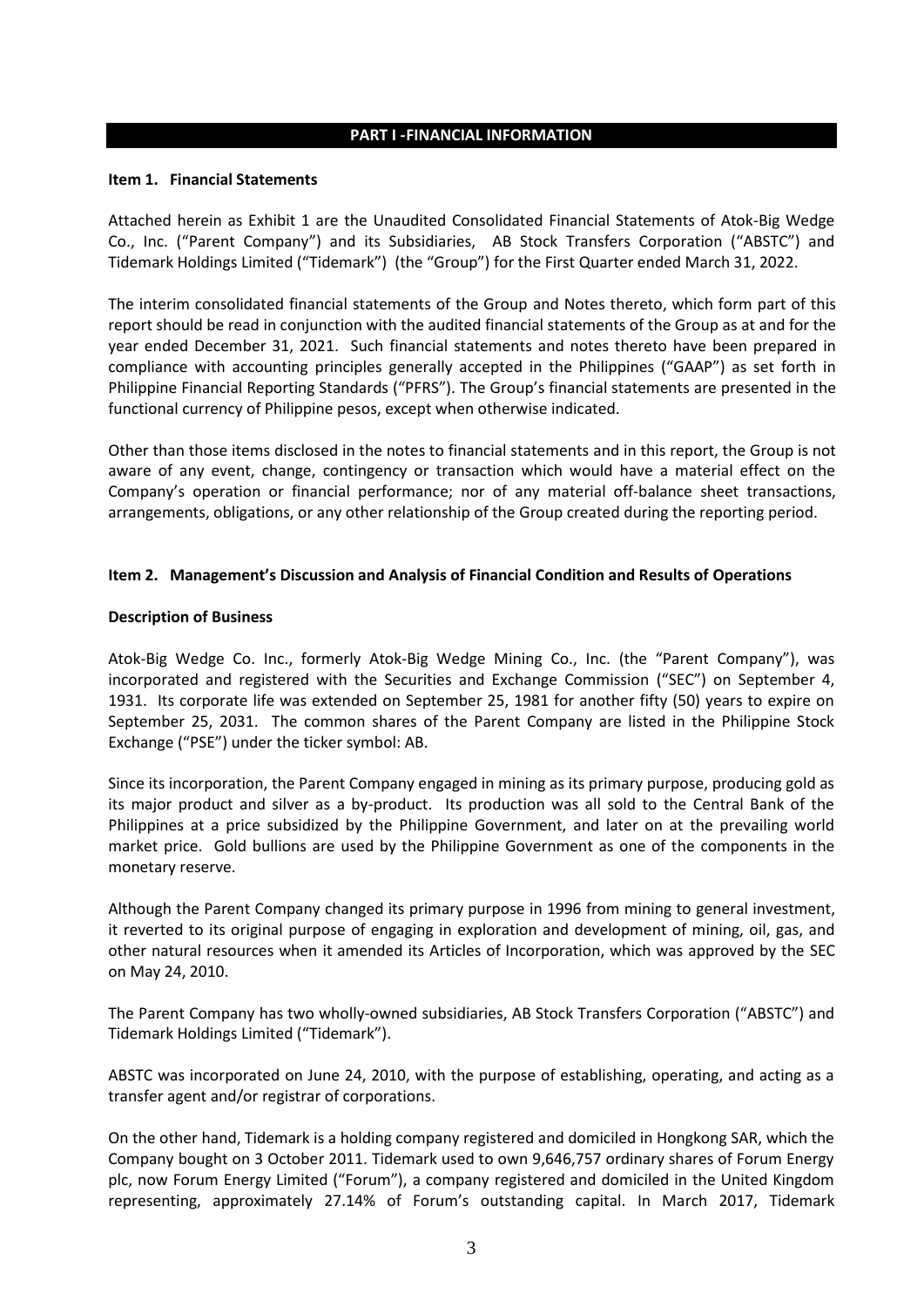subscribed to 6,666,667 new shares of Forum, together with the subscription simultaneously made by the other shareholder of Forum. This new subscription resulted in Tidemark owning 20% of Forum. Tidemark expects the absolute value of its 20% stake in Forum to exceed the value of its then 27.14% stake. Forum is a gas & oil exploration and production company with a portfolio of projects in the Philippines. Among these projects is the Service Contract (SC) 72 where Forum holds 70% equity. SC72 is situated offshore West of Palawan Island and is host to the Sampaguita offshore gas/condensate discovery. Drilling plans for SC72 have been placed on hold by the Philippine government pending the resolution of territorial sovereignty disputes involving claimant countries surrounding West Philippine Sea.

The Parent Company is a regular member and signatory of the Chamber of Mines. It has adopted the spirit and substance of the Chamber of Mines' Code of Conduct which calls for sustainable mineral resources development, environmental responsibility and a social commitment to the general welfare and economic development of the people in the localities in which it operates.

Over the past seven decades, the Parent Company has established a strong foundation in the Philippine mining industry.

Pursuant to its goal of seeking out projects to put into operation, the Parent Company made a continued careful and diligent evaluation of multiple metallic and non-metallic prospects for possible investment. While it looked into investment possibilities in Laos, it recently decided to re-focus its efforts in the Philippines with priority on projects in the advanced stage, but not disregarding green field exploration prospects with potential. Discussions also continued for mines with confirmed potential and previously operated but closed down during the period with low metal prices. However, the Parent Company has not made any publicly-announced new products or services not it or any of its security holders of another person, aside from the previously stated acquisition by Tidemark of additional shares of Forum. The Parent Company has no plans of purchasing or selling any significant equipment.

#### **Management Plan of Operations**

The Parent Company is hoping to get the government approval for its application for an Exploration Permit over an area of 3,375 Hectares in CADT134, Agusan Del Norte. While in the process, it will continue to conduct series of field inspection to understand the mineralization occurrence in preparation for more detailed exploration activities. Concurrent to the field activities in CADT134, exploration works continues in Mt. Daraga (587 Hectares), Mendez (486 Hectares) and Aboloc (567 Hectares) areas also in Agusan Del Norte, all under Memoranda of Agreement. "Sweet" areas (HIGH GRADE areas for Gold mineralization) within Mt. Daraga and Mendez have been identified for more detailed subsurface. Plans involving oil and gas exploration have been shelved in relation to low oil prices and uncertainty in the supply and demand situation. SC-72 (Recto Bank) is still kept on hold depending on the outcome of Philippines Government initiatives involving West Philippine Sea. The Philippine Department of Energy has granted a force majeure on SC-72 because this contract area falls within the territorial disputed area of the West Philippine Sea, which is the subject of a United Nations arbitration process between the Republic of the Philippines and the People's Republic of China. From November 2013 to March 2021, the mining exploration cost of the Group amounted to P5,299,494.

The Group will continue to fund its operations in the next year or two depending on the activities that will materialize using its cash and its money market investments.

The vision of the Group remains and that is to have a substantial involvement in the exploration and judicious development of various natural resources that will contribute to the economic development of the Philippines. The Group's mission is to be the leader in chosen fields by creating value through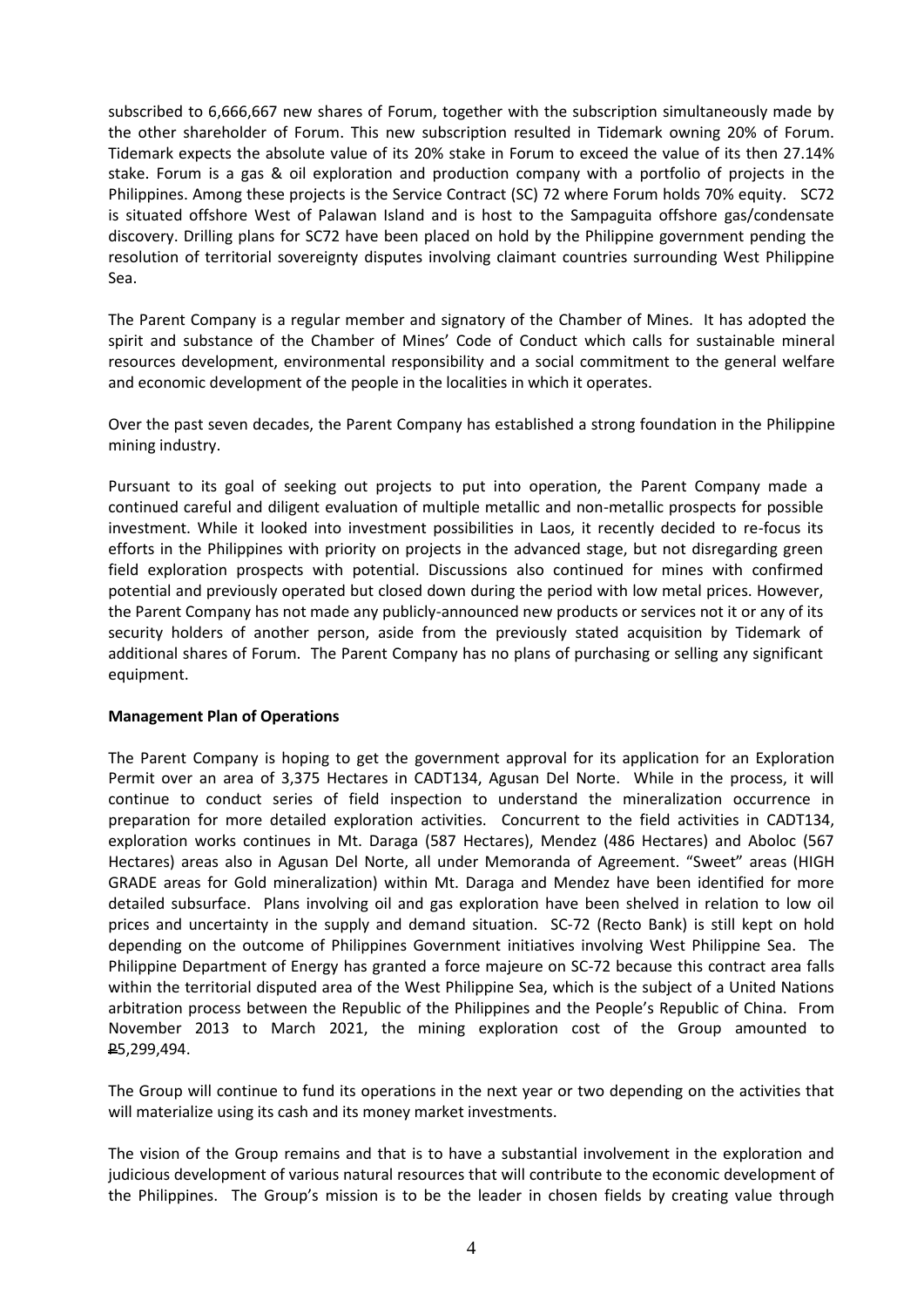change, utilizing the group's knowledge capital and adopting leading technologies, to enhance shareholders' value and profit through growth in earnings and in intrinsic worth, to be committed to a culture of excellence, loyalty and pride, and to be a socially responsible and environmentally conscious corporate citizen, adhering to the highest ethical standards and respecting the communities to which it belongs.

Currently, the Group has no plan of increasing its number of employees during the next twelve (12) months, however, if the level of activities increase parallel to a more supporting regulatory position on exploration and mining, the Group is expected to increase the number of its employees.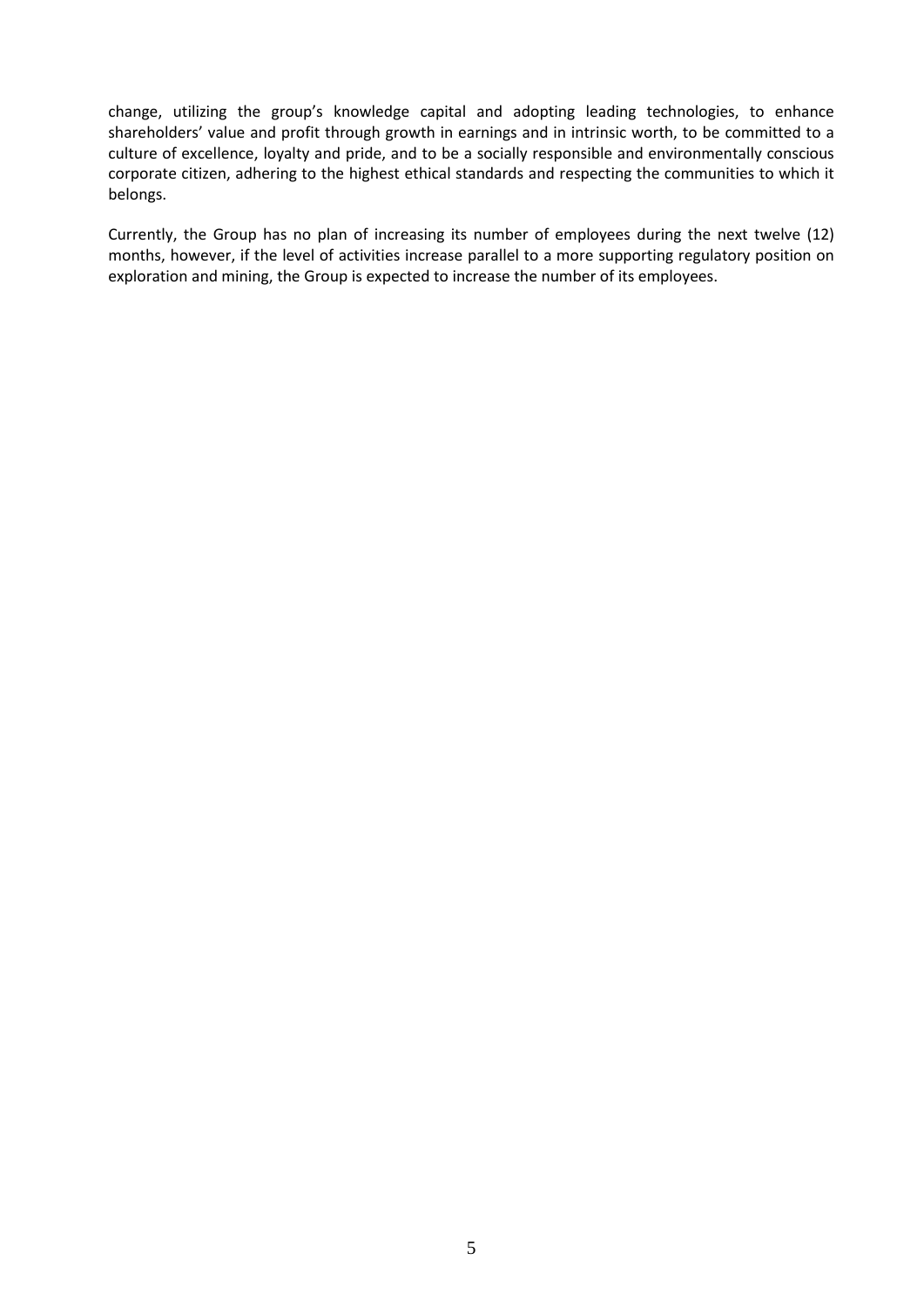#### **Financial Condition-Consolidated**

|                                                             | March 31, 2022  | December 31, 2021 | Increase (Decrease) |                         |
|-------------------------------------------------------------|-----------------|-------------------|---------------------|-------------------------|
|                                                             | (Unaudited)     | (Audited)         | Amount              | %                       |
| <b>ASSETS</b>                                               |                 |                   |                     |                         |
| <b>Current Assets</b>                                       |                 |                   |                     |                         |
| Cash and cash equivalents                                   | 37,482,938      | 93,846,057        | (56, 363, 119)      | $-60.06%$               |
| Receivables                                                 | 2,428,223       | 1,745,021         | 683,202             | 39.15%                  |
| Advances to Stockholders                                    | 194,865,252     | 194,865,252       |                     | 100.00%                 |
| Other current assets                                        | 11,445,976      | 10,839,256        | 606,720             | 5.60%                   |
| <b>Total Current Assets</b>                                 | 246,222,389     | 301,295,586       | (55,073,197)        | $-18.28%$               |
| <b>Noncurrent Assets</b>                                    |                 |                   |                     |                         |
| Investment in an associate                                  | 610,577,704     | 541,013,887       | 69,563,818          | 12.86%                  |
| Property and equipment                                      | 24,042          | 27,836            | (3,794)             | $-13.63%$               |
| Advances to mining right holders                            | 1,525,000       | 1,525,000         |                     | 0.00%                   |
| <b>Total Noncurrent Assets</b>                              | 612,126,746     | 542,566,722       | 69,560,024          | 12.82%                  |
|                                                             |                 |                   |                     |                         |
|                                                             | 858,349,135     | 843,862,308       | 14,486,826          | 1.72%                   |
| <b>LIABILITIES AND EQUITY</b><br><b>Current Liabilities</b> |                 |                   |                     |                         |
| Payables and other current liabilities                      | 1,134,394       | 1,091,061         | 43,333              |                         |
| <b>Noncurrent Liabilities</b>                               |                 |                   |                     | 3.97%                   |
| <b>Deferred Tax Liability</b>                               | 41,588          | 41,588            |                     |                         |
| <b>Total Liabilities</b>                                    | 1,175,982       | 1,132,649         | 43,333              |                         |
| Equity                                                      |                 |                   |                     |                         |
| Capital stock                                               | 1,354,023,160   | 1,354,023,160     |                     | 0.00%<br>3.83%<br>0.00% |
| Deficit                                                     | (634, 634, 716) | (634, 816, 028)   | 181,313             | $-0.03%$                |
| Cumulative translation adjustment                           | 137,784,709     | 123,522,527       | 14,262,182          | 11.55%                  |
| <b>Total Equity</b>                                         | 857,173,153     | 842,729,659       | 14,443,495          | 1.71%                   |

#### **ATOK-BIG WEDGE CO., INC. AND SUBSIDIARIES CONSOLIDATED STATEMENTS OF FINANCIAL POSITION**

### March 31, 2022 vs December 31, 2021

As of March 31, 2022, the Group's consolidated assets amounted to P885.1 million as compared to

P843.9 million as of December 31, 2021. On the other hand, the Group's consolidated liabilities has minimal movement from December 31, 2021 to March 31, 2022.

Cash and cash equivalents totalling P37.5 million as of March 31, 2022 showed a decrease of P 56.4 million from P93.8 million as of December 31, 2021, is mainly brought about by remittance to Forum Energy Limited (FEL) for the capital call to fund FEL's 70% share in the Service Contract 72 pre-drilling works and payment for the operating expenses of the group.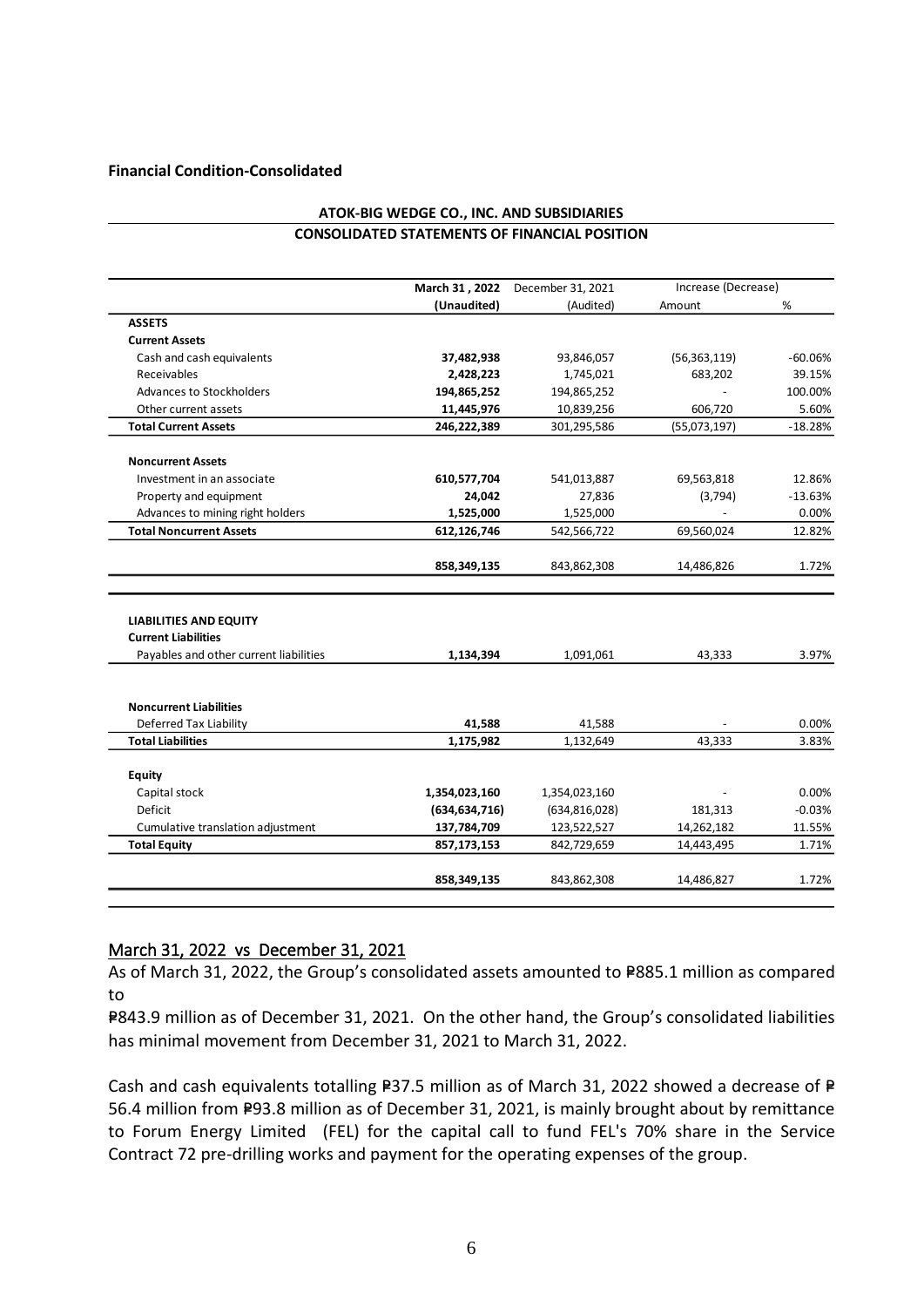Receivables increased from  $P1.7$  million as of December 31, 2021 to P57.7 million as of March 31, 2022, mainly due to the remittance to FEL's capital call to fund FEL's 70% share in the Service Contract 72 Pre-drilling works.

Other current assets increased by P0.6 million primarily due to increase in input tax and prepayment of the PSE annual listing fee.

Investment in associate showed an increase of P41 million from P541 million as of December 31, 2021 to P582 million as of March 31, 2022. The increase pertains to foreign exchange differences on translation of the financial statements of Tidemark.

Property and equipment decreased by  $P3,796$  due to depreciation expense for the three months ended of March 31, 2022 .

Stockholders' Equity increased from P842.9 million at the end of 2021 to P885.1 million as of March 31, 2022 primarily due to foreign exchange difference on translation of the financial statements of Tidemark.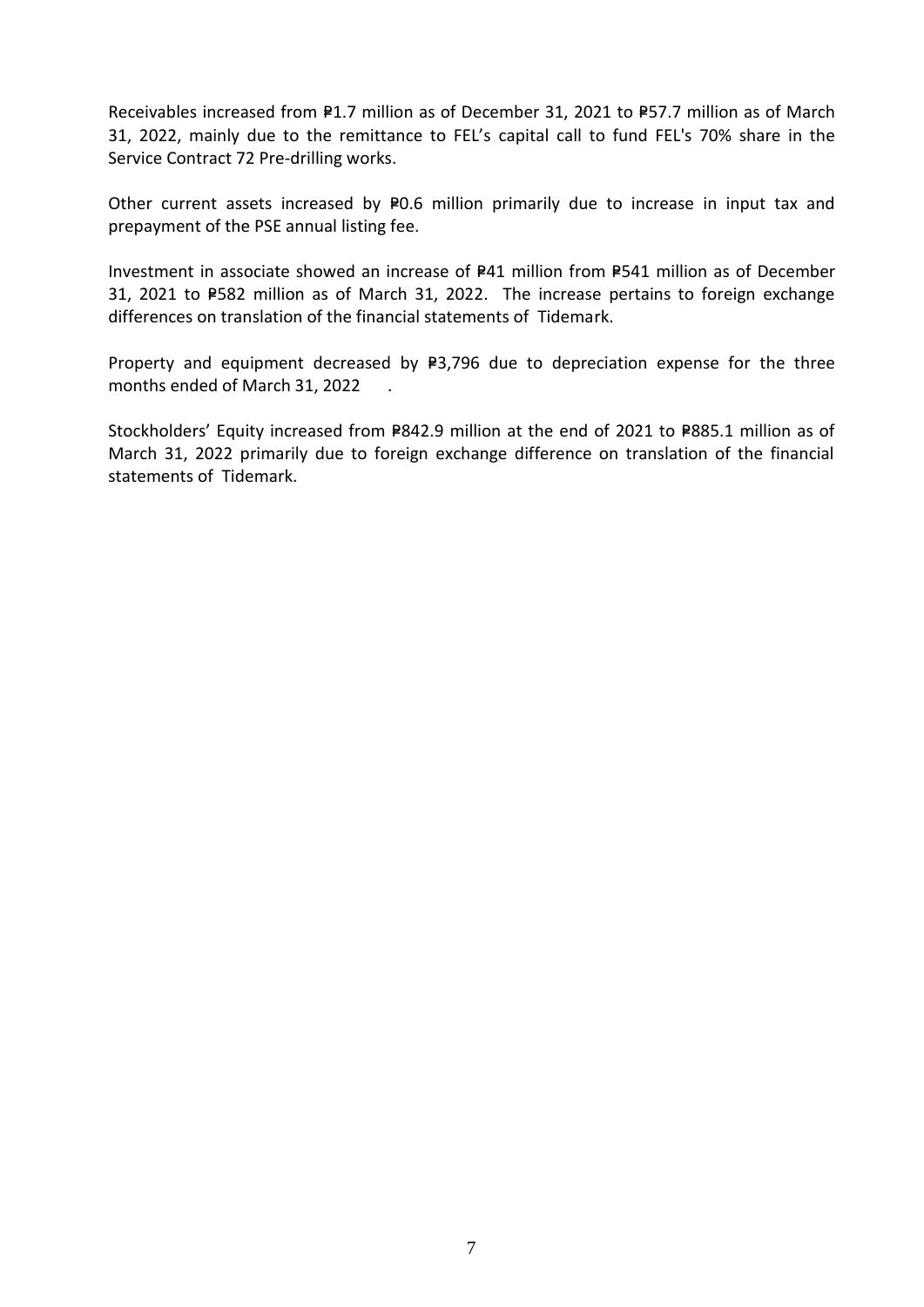#### **ATOK-BIG WEDGE CO., INC. AND SUBSIDIARIES CONSOLIDATED STATEMENTS OF COMPREHENSIVE INCOME**

|                                                                                                                                  | For the Three Months Ended |                                    |           |           |
|----------------------------------------------------------------------------------------------------------------------------------|----------------------------|------------------------------------|-----------|-----------|
|                                                                                                                                  | March 31, 2022             | March 31, 2021 Increase (Decrease) |           |           |
|                                                                                                                                  | (Unaudited)                | (Unaudited)                        | Amount    | %         |
| <b>GENERAL AND ADMINISTRATIVE EXPENSES</b>                                                                                       | 1,052,457                  | 962,515                            | 89,942    | 9.34%     |
| <b>OTHER INCOME (EXPENSES)</b>                                                                                                   |                            |                                    |           |           |
| Service fees                                                                                                                     | 1,018,420                  | 366,020                            | 652,400   | 178.24%   |
| Interest income                                                                                                                  | 133,081                    | 32,599                             | 100,482   | 308.24%   |
| <b>Interest Expense</b>                                                                                                          |                            |                                    | ▼         | 0.00%     |
| Others                                                                                                                           | 82,272                     | 276                                | 81,996    | 29708.67% |
|                                                                                                                                  | 1,233,772                  | 398,895                            | 834,877   | 209.30%   |
| <b>LOSS BEFORE INCOME TAX</b>                                                                                                    | 181,315                    | (563, 620)                         | 744,935   | 132.17%   |
| <b>PROVISION FOR INCOME TAX</b>                                                                                                  |                            |                                    |           | 0.00%     |
| <b>NET INCOME (LOSS)</b>                                                                                                         | 181,315                    | (563, 620)                         | 744,935   | 132.17%   |
| OTHER COMPREHENSIVE INCOME (LOSS)<br>Item that will be reclassified subsequently<br>to profit or loss -                          |                            |                                    |           |           |
| Foreign exchange differences on translation of the finance<br>Item that will be reclassified subsequently<br>to profit or loss - | 14.262.182                 | 8,786,602                          | 5,475,580 | 62.32%    |
|                                                                                                                                  |                            |                                    |           |           |
| <b>TOTAL COMPREHENSIVE INCOME</b>                                                                                                | 14,443,497                 | 8,222,982                          | 6,220,515 | 75.65%    |
| <b>BASIC AND DILUTED LOSS PER SHARE</b>                                                                                          | 0.0001                     | (0.0002)                           | 0.0003    | 132.17%   |

#### **Three months ended March 31, 2021 vs. Three months ended March 31, 2020**

#### General and administrative expenses

General and administrative expenses increased by P0.09 million or 9.34% mainly due to increase in the printing costs of the group.

#### Interest income

Interest income increased by P0.1 million or 178.2% due to higher average cash and cash equivalents for the period ended March 31, 2022 as compared to same period in 2021.

#### Other comprehensive income (loss)

Other comprehensive income pertains to the translation adjustment of the books of Tidemark. Translation gain is due to higher US Dollar to Philippine Peso exchange rate from P48.53 to P=51.74.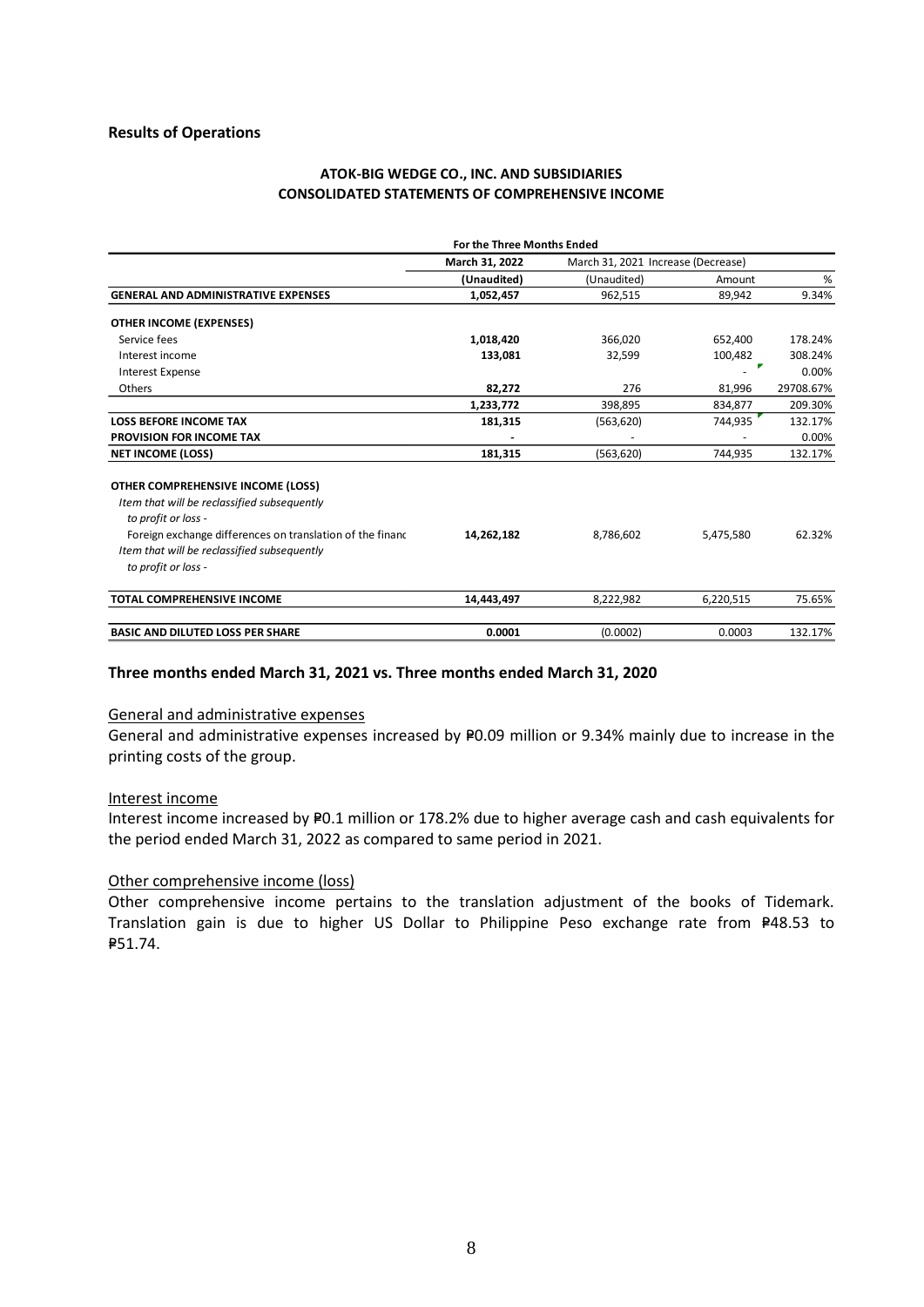#### **Discussion and Analysis of Material Events and Uncertainties**

There were no material off-balance sheet transactions, arrangements, obligations, and other relationships of the Group with unconsolidated entities or other persons during the reporting period.

The general purposes of the capital expenditures are to explore and locate additional gold ore reserves of better grade, conduct pilot tests, secure all the Group's assets, and keep the mineral rights in good standing.

The known trends, events or uncertainties that may have a material impact on sales are the price of gold in the world market, the dollar exchange rate, NGOs' anti-mining position and changes in the Department of Environment and Natural Resources' rules and regulations at midstream.

The significant elements of income or loss from continuing operations are the ounces of gold produced and the costs to produce such gold.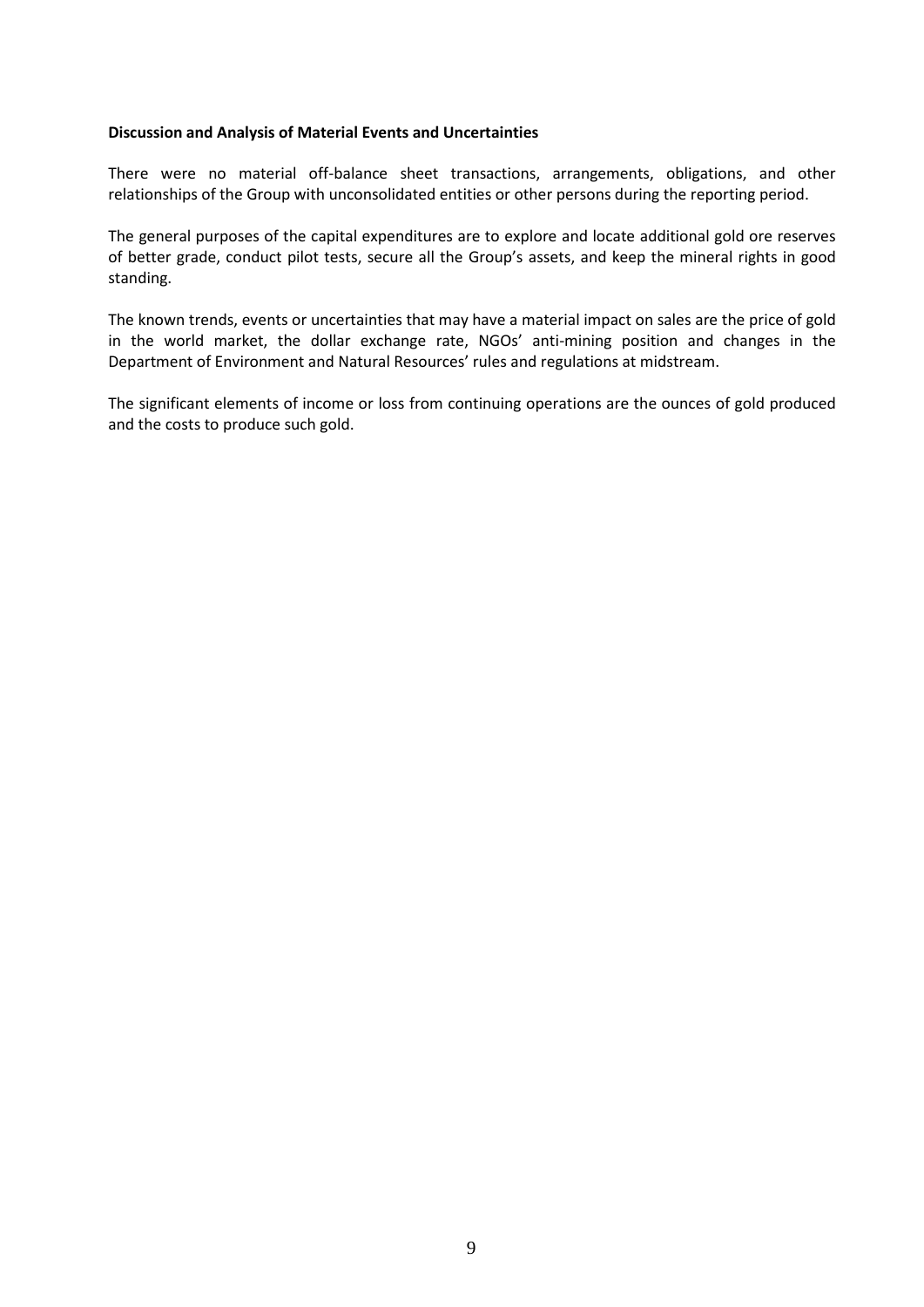#### **Top Key Performance Indicators**

The top key performance indicators of the Group are as follows:

|                                     | <b>Manner</b> of                                                                |             | As of                            |
|-------------------------------------|---------------------------------------------------------------------------------|-------------|----------------------------------|
|                                     | <b>Calculation</b>                                                              |             | March 31, 2022 December 31, 2021 |
| <b>CURRENT/LIQUIDITY RATIO</b>      |                                                                                 | 217.05:1    | 276.15:1                         |
| Current assets                      | Current assets<br>divided by                                                    | 246,222,389 | 301,295,586                      |
| <b>Current liabilities</b>          | current liabilities                                                             | 1,134,394   | 1,091,061                        |
| <b>SOLVENCY RATIO</b>               |                                                                                 | 0.16:1      | (26.33):1                        |
|                                     | The sum of                                                                      |             |                                  |
| Net loss after tax                  | net loss after tax                                                              | 181,315     | (29, 841, 203)                   |
| less depreciation                   | less depreciation                                                               | 3,796       | 19,995                           |
| and impairment losses               | and impairment losses                                                           |             |                                  |
|                                     | divided by                                                                      |             |                                  |
| <b>Total liabilities</b>            | total liabilities                                                               | 1,175,982   | 1,132,649                        |
| <b>DEBT TO EQUITY RATIO</b>         |                                                                                 | 0.001:1     | 0.001:1                          |
| <b>Total liabilities</b>            | <b>Total liabilities</b>                                                        | 1,175,982   | 1,132,649                        |
|                                     | divided by                                                                      |             |                                  |
| Total equity                        | total equity                                                                    | 857,173,157 | 842,729,659                      |
| <b>ASSET TO EQUITY RATIO</b>        |                                                                                 | 1.00:1      | 1.00:1                           |
| <b>Total assets</b>                 | <b>Total assets</b>                                                             | 858,349,135 | 843,862,308                      |
| Total equity                        | divided by<br>total equity                                                      | 857,173,157 | 842,729,659                      |
|                                     |                                                                                 |             |                                  |
| <b>INTEREST RATE COVERAGE RATIO</b> |                                                                                 |             |                                  |
|                                     | Income before interest and taxes Income before taxes and interest<br>divided by | 181,315     | (29, 775, 087)                   |
| Interest expense                    | interest expense                                                                |             |                                  |
| PROFITABILITY RATIO                 |                                                                                 | 0.00:1      | (0.04):1                         |
| Net loss after tax                  | Net loss after tax                                                              | 181,315     | (29,882,792)                     |
| Total equity                        | divided by<br>total equity                                                      | 857,173,157 | 842,729,659                      |

Current/liquidity ratio – The ratio moved from 276.15 to 217.05 due to lower cash balance for the three months ended March 2022 compared to year ending December 2021.

Solvency ratio –The ratio moved from (26.33) to 0.16. due to higher service income in the three months ended March 2022.

Debt-to-equity ratio – is no significant movement for the debt-to-equity ratio.

Asset-to-equity ratio – There is no significant movement for the Asset-to-equity ratio.

Profitability ratio – The ratio moved from (0.00) to (0.04) due to higher net loss incurred in 2021.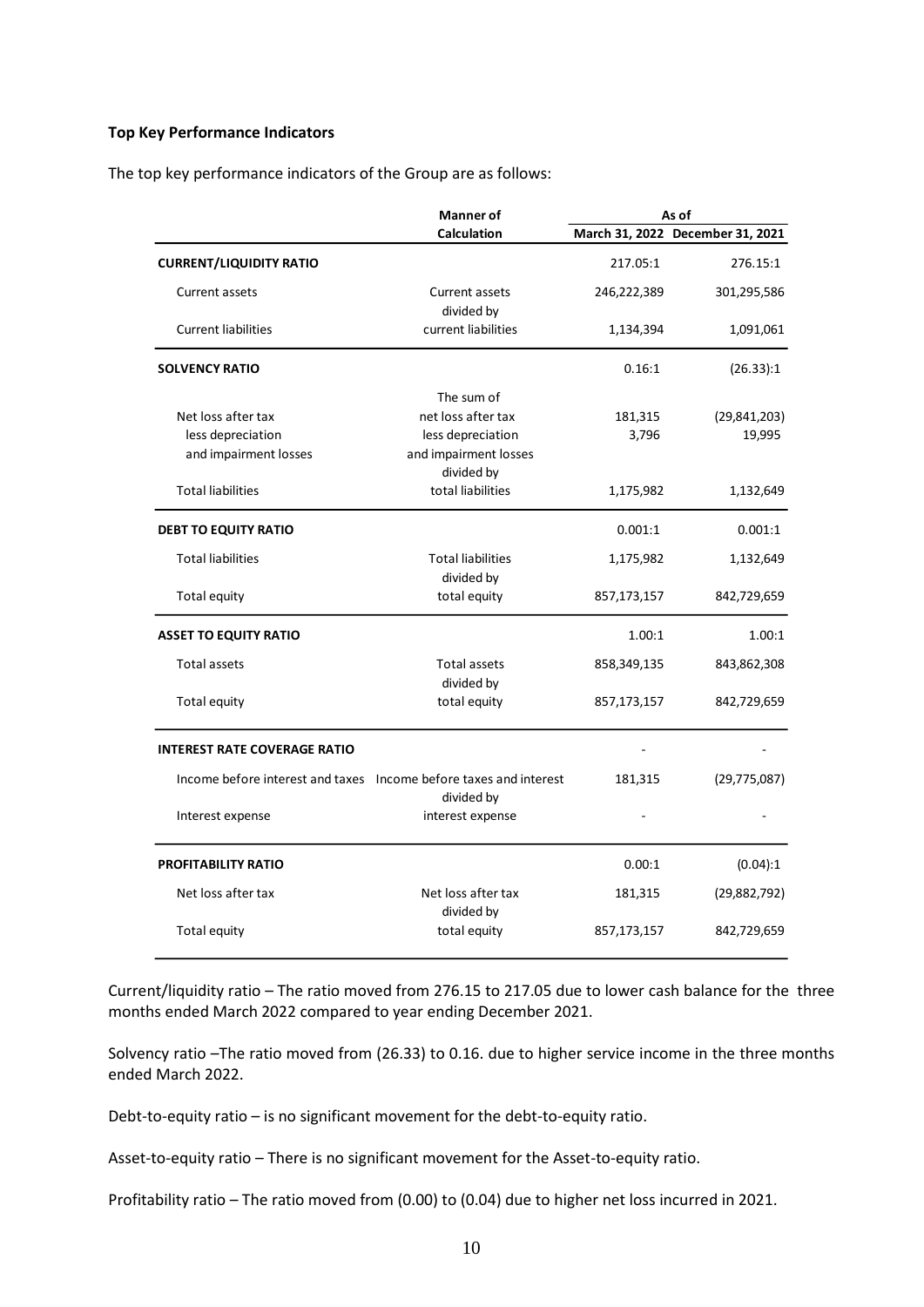#### **Financial Risk Management**

The Group has exposure to the following risks from its use of financial instruments:

- Credit Risk
- Liquidity Risk
- Market Risk

The Group's Board of Directors has overall responsibility for the establishment and oversight of the risk management framework.

The Group's risk management policies are established to identify and analyze the risks faced by the Group, to set appropriate risk limits and controls and to monitor risks and adherence to limits. Risk management policies and systems are reviewed regularly to reflect changes in market conditions and Company's activities. All risks faced by the Group are incorporated in the annual operating budget. Mitigating strategies and procedures are also devised to address the results. The Group, through its training and management standards and procedures, aims to develop a disciplined and constructive control environment in which all employers understand their roles and obligations.

The Group's Board of Directors reviews and institutes policies for managing each of the risks.

#### *Credit Risk*

Credit risk is a risk due to uncertainty in the counterparty's ability to meet its obligations. With respect to credit risk arising from the financial assets, the Group's exposure to credit risk arises from the default of the counterparty, with a maximum exposure equal to the carrying amount of these instruments.

The Group trades mainly with recognized, creditworthy third parties as well as with related parties. It is the Group's policy that all customers who wish to trade on credit terms are subject to credit verification procedures. In addition, the Group only deals with financial institutions duly evaluated and approved by the BOD.

#### *Liquidity Risk*

Liquidity risk is the risk that the Group will not be able to meet its financial obligations as they fall due. The Group manages liquidity risk by forecasting projected cash flows and maintaining a balance between continuity of funding and flexibility in operations. Treasury controls and procedures are in place to ensure that sufficient cash is maintained to cover daily operational and working capital requirements. Management closely monitors the Group's future and contingent obligations and sets up required cash reserves as necessary in accordance with internal requirements.

#### *Market Risk*

Market risk is the risk that changes in market prices, such as foreign exchange rates, interest rates and other market prices will adversely affect the Group's income or the value of its holdings of financial instruments. The objective of market risk management is to manage and control market risk exposures within acceptable parameters, while optimizing the return.

The Group is subject to minimal transaction and translation exposures resulting from currency exchange fluctuations. The Group regularly monitors outstanding financial assets and liabilities in foreign currencies and maintains them at a level responsive to the current exchange rates so as to minimize the risks related to these foreign currency denominated assets and liabilities.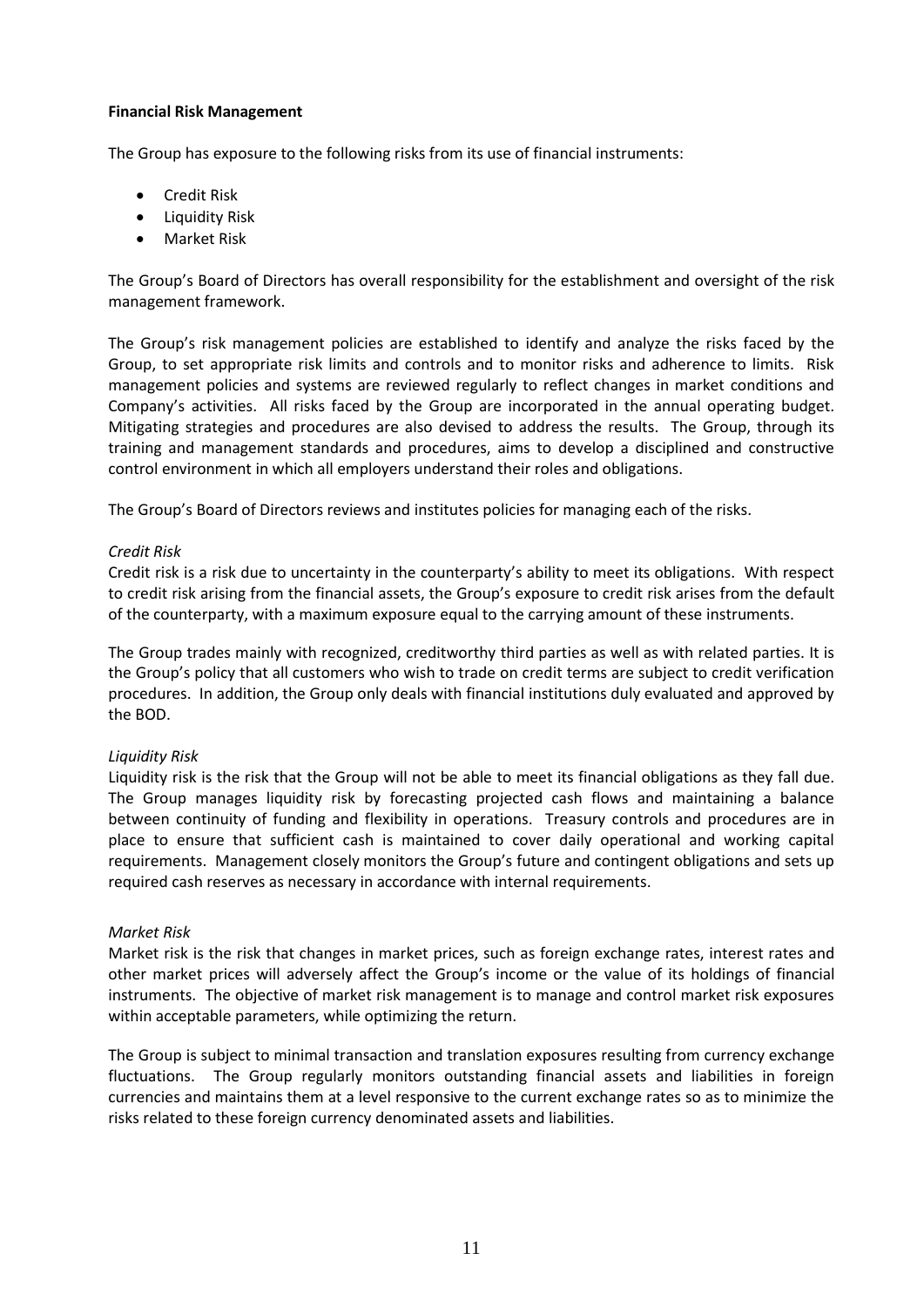Capital Management

The primary objective of the Group's capital management is to ensure its ability as a going concern and that it maintains healthy capital ratios in order to support its business operations and maximize

The Group monitors capital on the basis of the debt-to-equity ratio which is calculated as total debt divided by total equity. Total debt comprises of payable other current liabilities. Total equity comprises all components of equity.

#### PART II -**OTHER INFORMATION**

There are no disclosures not reported under SEC Form 17-C.

芸

Đ.

Ŧ.

#### **SIGNATURES**

Pursuant to the requirements of the Securities Regulation Code, the issuer has duly caused this report to be signed on its behalf by the undersigned thereunto duly authorized.

Issuer

Atok-Big Wedge Co., Inc.

Gol

Signature and Title

ERIC O. RECTO President

Principal Financial Officer

*Maparts*<br>CRISTINA B. ZAPANTA

Date

 $\frac{1}{4}$ May 11, 2022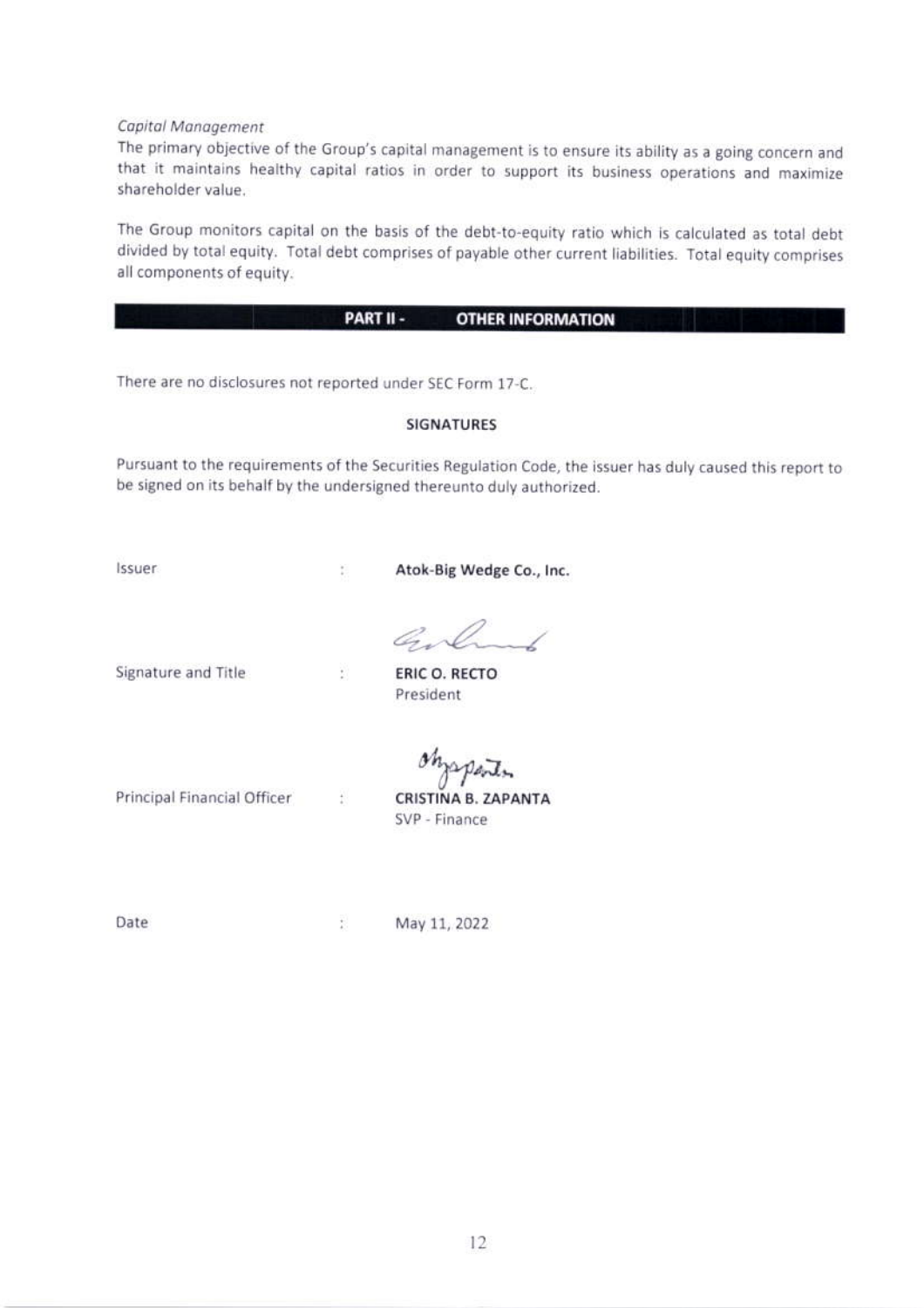|                                        | March 31, 2022  | December 31, 2021 |
|----------------------------------------|-----------------|-------------------|
|                                        | (Unaudited)     | (Audited)         |
| <b>ASSETS</b>                          |                 |                   |
| <b>Current Assets</b>                  |                 |                   |
| Cash and cash equivalents              | 37,482,938      | 93,846,057        |
| Receivables                            | 2,428,223       | 1,745,021         |
| Advances to Stockholders               | 194,865,252     | 194,865,252       |
| Other current assets                   | 11,445,976      | 10,839,256        |
| <b>Total Current Assets</b>            | 246,222,389     | 301,295,586       |
|                                        |                 |                   |
| <b>Noncurrent Assets</b>               |                 |                   |
| Investment in an associate             | 610,577,704     | 541,013,887       |
| Property and equipment                 | 24,042          | 27,836            |
| Advances to mining right holders       | 1,525,000       | 1,525,000         |
| <b>Total Noncurrent Assets</b>         | 612,126,746     | 542,566,722       |
|                                        |                 |                   |
|                                        | 858,349,135     | 843,862,308       |
|                                        |                 |                   |
|                                        |                 |                   |
| <b>LIABILITIES AND EQUITY</b>          |                 |                   |
| <b>Current Liabilities</b>             |                 |                   |
| Payables and other current liabilities | 1,134,394       | 1,091,061         |
|                                        |                 |                   |
|                                        |                 |                   |
| <b>Noncurrent Liabilities</b>          |                 |                   |
| Deferred Tax Liability                 | 41,588          | 41,588            |
| <b>Total Liabilities</b>               | 1,175,982       | 1,132,649         |
|                                        |                 |                   |
| <b>Equity</b>                          |                 |                   |
| Capital stock                          | 1,354,023,160   | 1,354,023,160     |
| Deficit                                | (634, 634, 716) | (634, 816, 028)   |
| Cumulative translation adjustment      | 137,784,709     | 123,522,527       |
| <b>Total Equity</b>                    | 857,173,153     | 842,729,659       |
|                                        |                 |                   |
|                                        | 858,349,135     |                   |
|                                        |                 | 843,862,308       |

# **ATOK-BIG WEDGE CO., INC. AND SUBSIDIARIES CONSOLIDATED STATEMENTS OF FINANCIAL POSITION**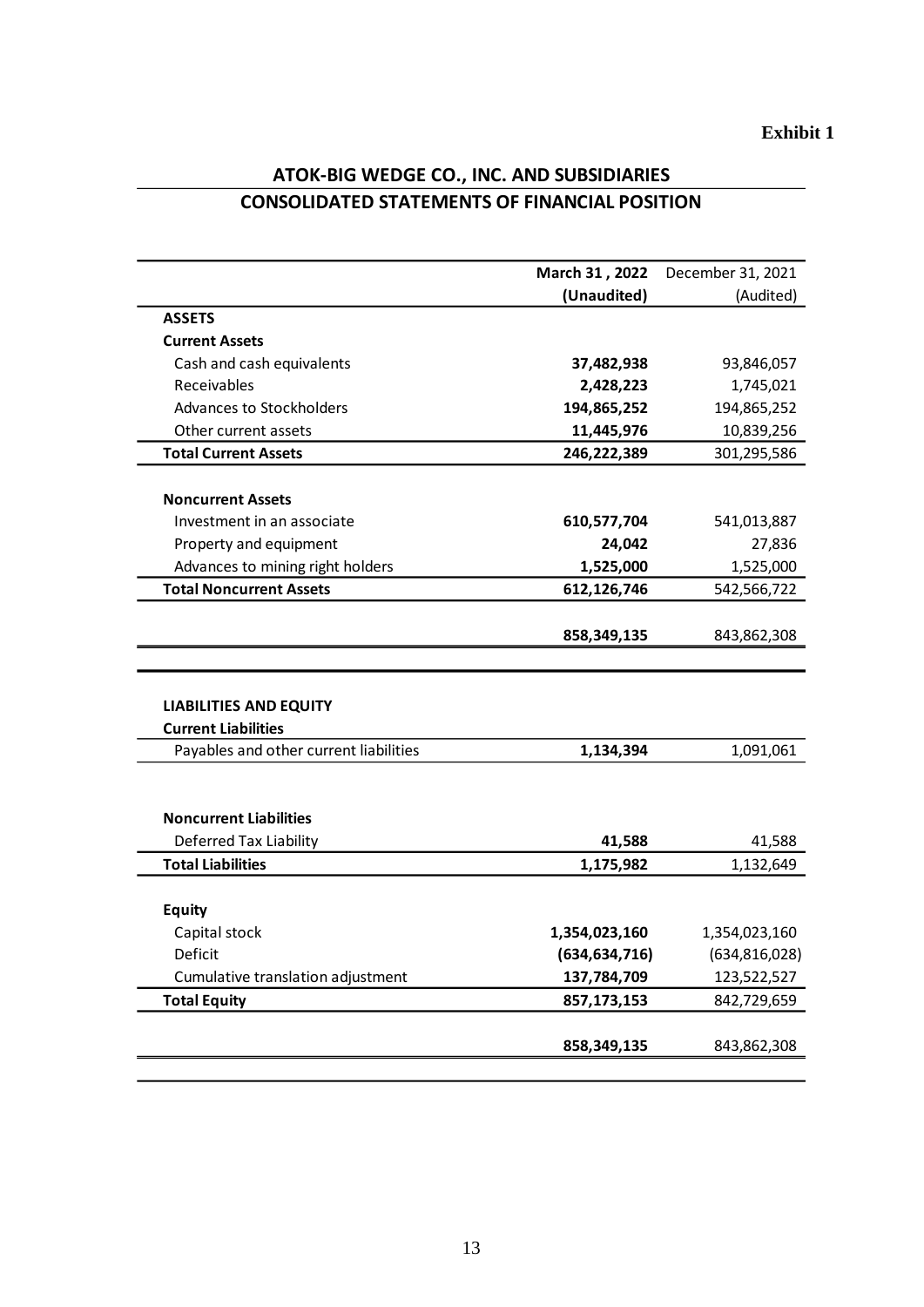# **ATOK-BIG WEDGE CO., INC. AND SUBSIDIARIES CONSOLIDATED STATEMENTS OF COMPREHENSIVE INCOME**

|                                                           | For the Three Months Ended |                |
|-----------------------------------------------------------|----------------------------|----------------|
|                                                           | March 31, 2022             | March 31, 2021 |
|                                                           | (Unaudited)                | (Unaudited)    |
| <b>GENERAL AND ADMINISTRATIVE EXPENSES</b>                | 1,052,457                  | 962,515        |
| <b>OTHER INCOME (EXPENSES)</b>                            |                            |                |
| Service fees                                              | 1,018,420                  | 366,020        |
| Interest income                                           | 133,081                    | 32,599         |
| <b>Interest Expense</b>                                   |                            |                |
| <b>Others</b>                                             | 82,272                     | 276            |
|                                                           | 1,233,772                  | 398,895        |
| <b>LOSS BEFORE INCOME TAX</b>                             | 181,315                    | (563, 620)     |
| <b>PROVISION FOR INCOME TAX</b>                           |                            |                |
| <b>NET INCOME (LOSS)</b>                                  | 181,315                    | (563, 620)     |
| <b>OTHER COMPREHENSIVE INCOME (LOSS)</b>                  |                            |                |
| Item that will be reclassified subsequently               |                            |                |
| to profit or loss -                                       |                            |                |
| Foreign exchange differences on translation of the financ | 14,262,182                 | 8,786,602      |
| Item that will be reclassified subsequently               |                            |                |
| to profit or loss -                                       |                            |                |
| <b>TOTAL COMPREHENSIVE INCOME</b>                         | 14,443,497                 | 8,222,982      |
| <b>BASIC AND DILUTED LOSS PER SHARE</b>                   | 0.0001                     | (0.0002)       |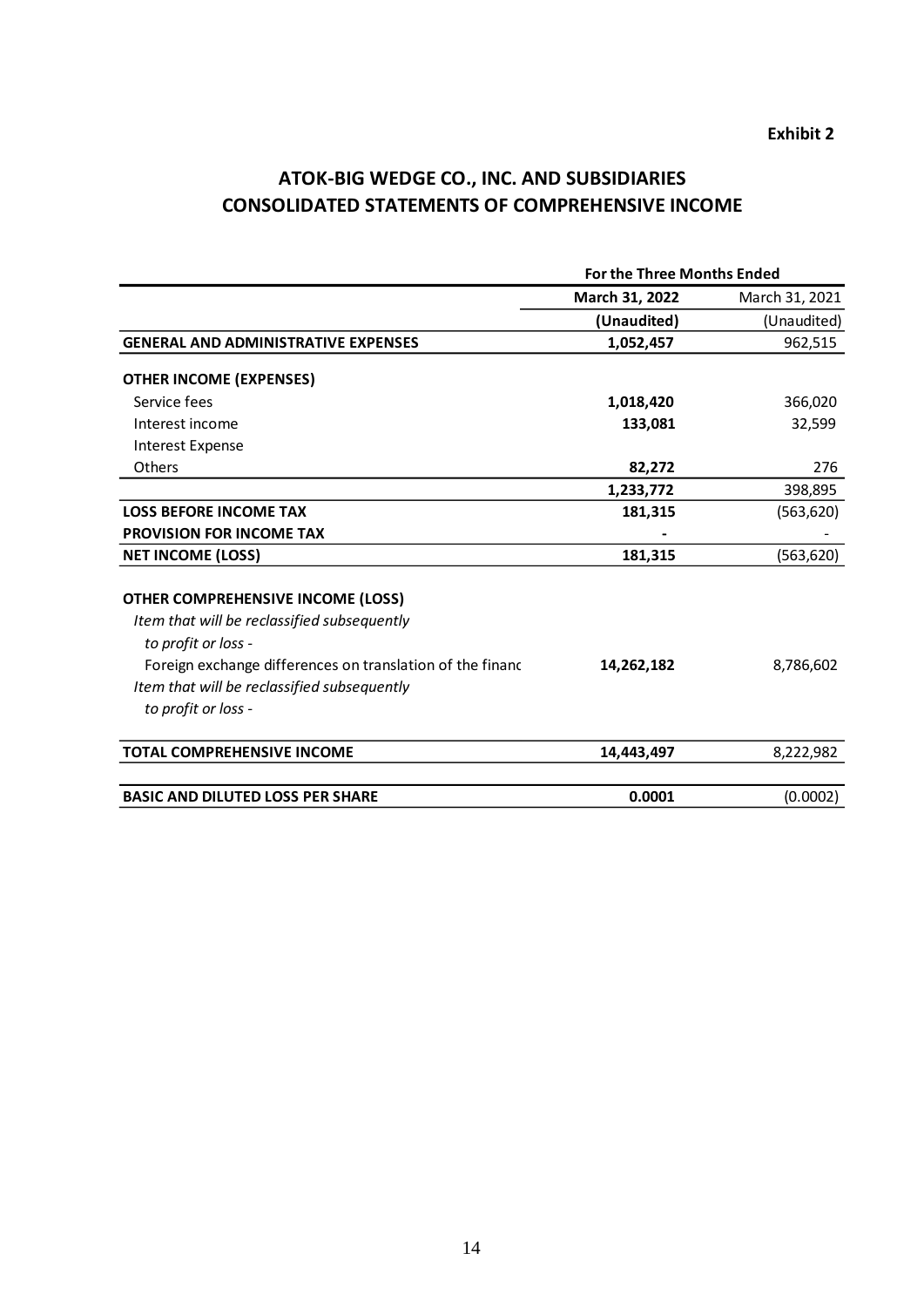# **ATOK-BIG WEDGE CO., INC. AND SUBSIDIARIES CONSOLIDATED STATEMENTS OF CHANGES IN EQUITY**

|                                                                           | <b>For the Three Months Ended</b> |                |
|---------------------------------------------------------------------------|-----------------------------------|----------------|
|                                                                           | March 31, 2022                    | March 31, 2021 |
|                                                                           | (Unaudited)                       | (Unaudited)    |
| <b>CAPITAL STOCK - 1 par value</b>                                        | 1,354,023,160                     | 1,060,000,000  |
| <b>DEFICIT</b>                                                            |                                   |                |
| Balance at beginning of year                                              | (634, 816, 028)                   | (604,933,236)  |
| Net Income/(Loss)                                                         | 181,315                           | (563, 619)     |
| Balance at end of year                                                    | (634,634,713)                     | (605,496,855)  |
| <b>ACCUMULATED OCI</b>                                                    |                                   |                |
| <b>CUMULATIVE TRANSLATION ADJUSTMENT</b>                                  |                                   |                |
| Balance at beginning of year                                              | 125,522,477                       | 67,932,906     |
| Foreign exchange differences on translation                               |                                   |                |
| of the financial statements of Tidemark Holdings Limited                  | 14,262,179                        | 8,786,602      |
| Balance at end of year                                                    | 139,784,656                       | 76,719,508     |
| <b>Cumulative Valuation Gain on Equity Investment Designated at FVOCI</b> |                                   |                |
| Balance at beginning of year                                              | (1,999,950)                       | (1,999,950)    |
| Unrealized gain on valuation of equity investment designated at FVOCI     |                                   |                |
| Balance at end of year                                                    | (1,999,950)                       | (1,999,950)    |
|                                                                           | 137,784,706                       | 74,719,558     |
|                                                                           | 857,173,153                       | 529,222,703    |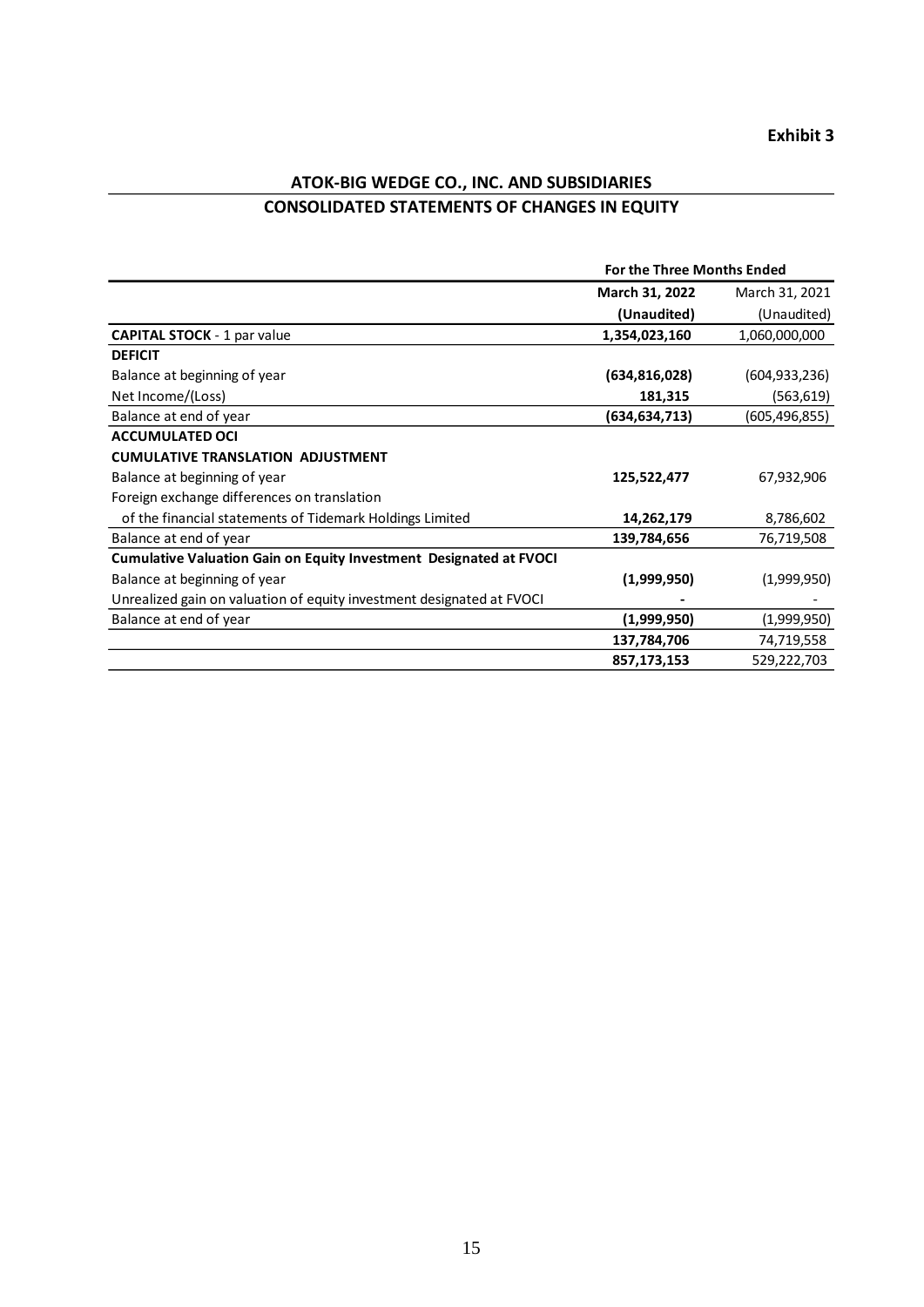# **ATOK-BIG WEDGE CO., INC. AND SUBSIDIARIES CONSOLIDATED STATEMENTS OF CASH FLOWS**

|                                                        | For the Three Months Ended |                |
|--------------------------------------------------------|----------------------------|----------------|
|                                                        | March 31, 2022             | March 31, 2021 |
|                                                        | (Unaudited)                | (Unaudited)    |
| <b>CASH FLOWS FROM OPERATING ACTIVITIES</b>            |                            |                |
| Income (loss) before income tax                        | 181,315                    | (563, 618)     |
| Adjustments for:                                       |                            |                |
| Interest income                                        | 133,081                    | (32, 599)      |
| Depreciation and amortization                          | 3,796                      | 4,999          |
| Operating income (loss) before working capital changes | 318,192                    | (591, 218)     |
| Decrease (increase) in:                                |                            |                |
| Receivables                                            | (683, 202)                 | 190,668        |
| Other current assets                                   | (606, 720)                 | (797, 513)     |
| Increase (decrease) in:                                |                            |                |
| Payables and other current liabilties                  | 43,333                     | (248, 666)     |
| Net cash generated from (used for) operations          | (928, 397)                 | (1,446,729)    |
| Income tax paid                                        |                            |                |
| Interest received                                      | (133,081)                  | 32,599         |
| <b>CASH FLOWS FROM OPERATING ACTIVITIES</b>            | (1,061,478)                | (1,414,130)    |
| Additional investment to an associate                  | (55, 301, 641)             |                |
| Subscription of North Katinglad Katinglad Company      |                            |                |
| NET INCREASE (DECREASE) IN CASH AND CASH EQUIVALENTS   | (56, 363, 119)             | (1, 414, 130)  |
| EFFECT OF UNREALIZED FOREIGN EXCHANGE GAIN             |                            |                |
| CASH AND CASH EQUIVALENTS AT BEGINNING OF YEAR         | 93,846,057                 | 14,364,676     |
| <b>CASH AND CASH EQUIVALENTS</b>                       | 37,482,938                 | 12,950,546     |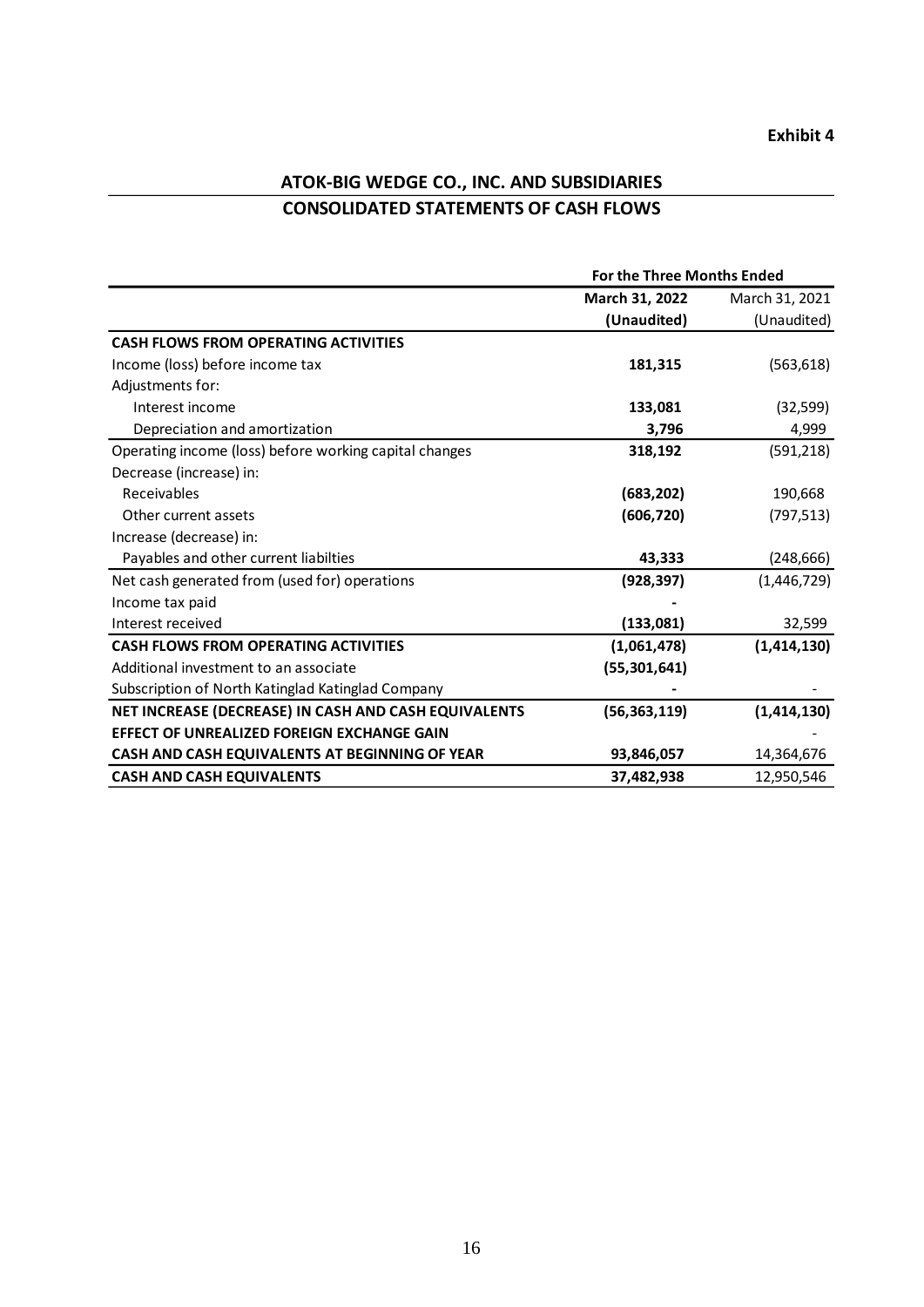### **Schedules**

#### **1. Cash and Cash Equivalents**

This account consists of:

|                           |                          | March 31, 2022 December 31, 2021 |
|---------------------------|--------------------------|----------------------------------|
| Cash on hand and in banks | <b>P37,482,938</b>       | ₽93,846,057                      |
| Cash equivalents          | $\overline{\phantom{0}}$ | $\,$                             |
|                           | <b>P37,482,938</b>       | ₽93,846,057                      |

Cash in banks earn interest at the prevailing bank deposit rates. Cash Equivalents are made for varying periods of up to three months and earn interest at the respective short-term placement rates.

#### **2. Receivables**

This account consists of:

|                                      | March 31, 2022 | December 31, 2021 |
|--------------------------------------|----------------|-------------------|
| Receivable from:                     |                |                   |
| Related parties                      | P704,858       | ₽750,946          |
| Third party                          | 191,660        | 191,660           |
| <b>Accounts Receivable</b>           | 993,137        | 261,840           |
| Advances to officers and employees   | 570,421        | 572,428           |
| <b>Others</b>                        | 9,697          | 9,697             |
|                                      | 2,469,773      | 1,786,571         |
| Less allowance for impairment losses | (41, 550)      | (41, 550)         |
|                                      | P2,428,223     | ₽2,124,594        |

Receivable from related parties are noninterest-bearing, due and demandable and settlement occurs in cash.

Accounts receivables are noninterest-bearing and normally settled in cash within 30 days from date of billing.

Advances to officers and employees are unsecured, noninterest-bearing and subject to liquidation.

#### **3. Other Current Assets**

This account consists of:

|                              | March 31, 2022 | December 31, 2021 |
|------------------------------|----------------|-------------------|
| Input VAT                    | P8,969,761     | ₽8,854,368        |
| Rental and security deposits | 1,382,572      | 1,351,115         |
| Prepayments                  | 559,593        | 452,075           |
| <b>CWT</b>                   | 523,510        | 164,474           |
| Others                       | 10.540         | 17.224            |
|                              | P11,445,976    | ₽10,839,256       |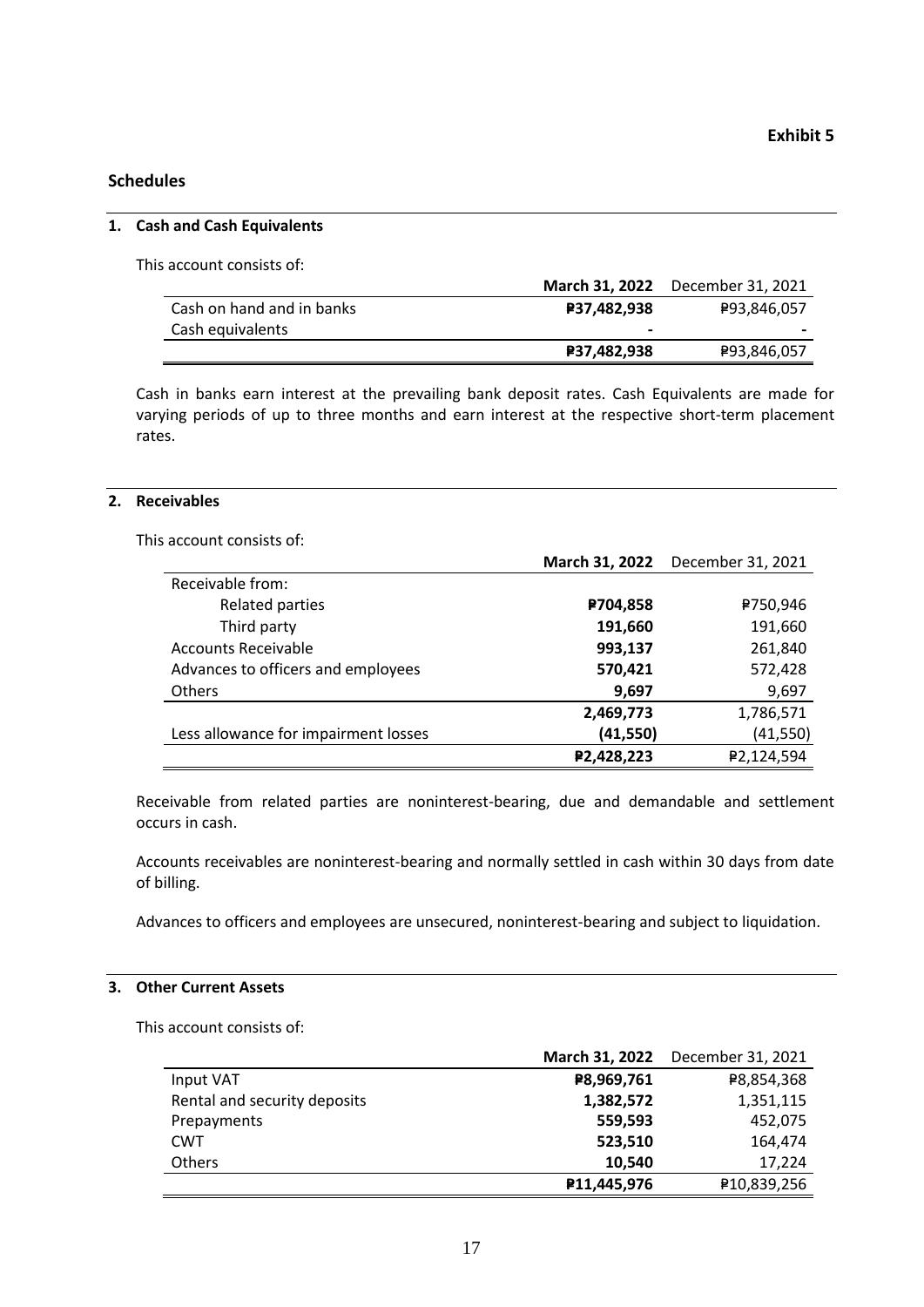#### **4. Investment in an associate**

Investment in an associate pertains to Tidemark's 20% ownership of Forum.

Movements of this investment are as follows:

|                                                      | March 31, 2022  | December 31, 2021 |
|------------------------------------------------------|-----------------|-------------------|
| Cost                                                 |                 |                   |
| Balance at beginning of year                         | P901,966,492    | ₽893,325,866      |
| Additional investment                                | 55,301,642      | 8,640,626         |
| Balance at end of year                               | 957,268,134     | 901,966,492       |
| <b>Accumulated Share in Net Results of Operation</b> |                 |                   |
| Balance at beginning of year                         | (486, 475, 082) | (459, 827, 199)   |
| Share in net results of operations                   |                 | (26, 647, 883)    |
| Balance at end of year                               | (486, 475, 082) | (486, 475, 082)   |
| <b>Cumulative Translation Adjustment</b>             |                 |                   |
| Balance at beginning of year                         | 125,522,477     | 67,932,906        |
| Foreign exchange differences                         | 14,262,175      | 57,589,571        |
| Balance at end of year                               | 139,784,652     | 125,522,477       |
| <b>Carrying Amount</b>                               | P610,577,704    | P501,431,573      |

#### **5. Equity Investment Designated at FVOCI**

This account pertains to the Parent Company's investment in unquoted shares of stock with an acquisition cost amounting of P2.0 million.

As at March 31, 2022 and December 31, 2021, the carrying amount of the investment is nil. Fair value bases for the shares (i.e., quoted market prices) are neither readily available nor is there an alternative basis of deriving a reliable valuation as at reporting date.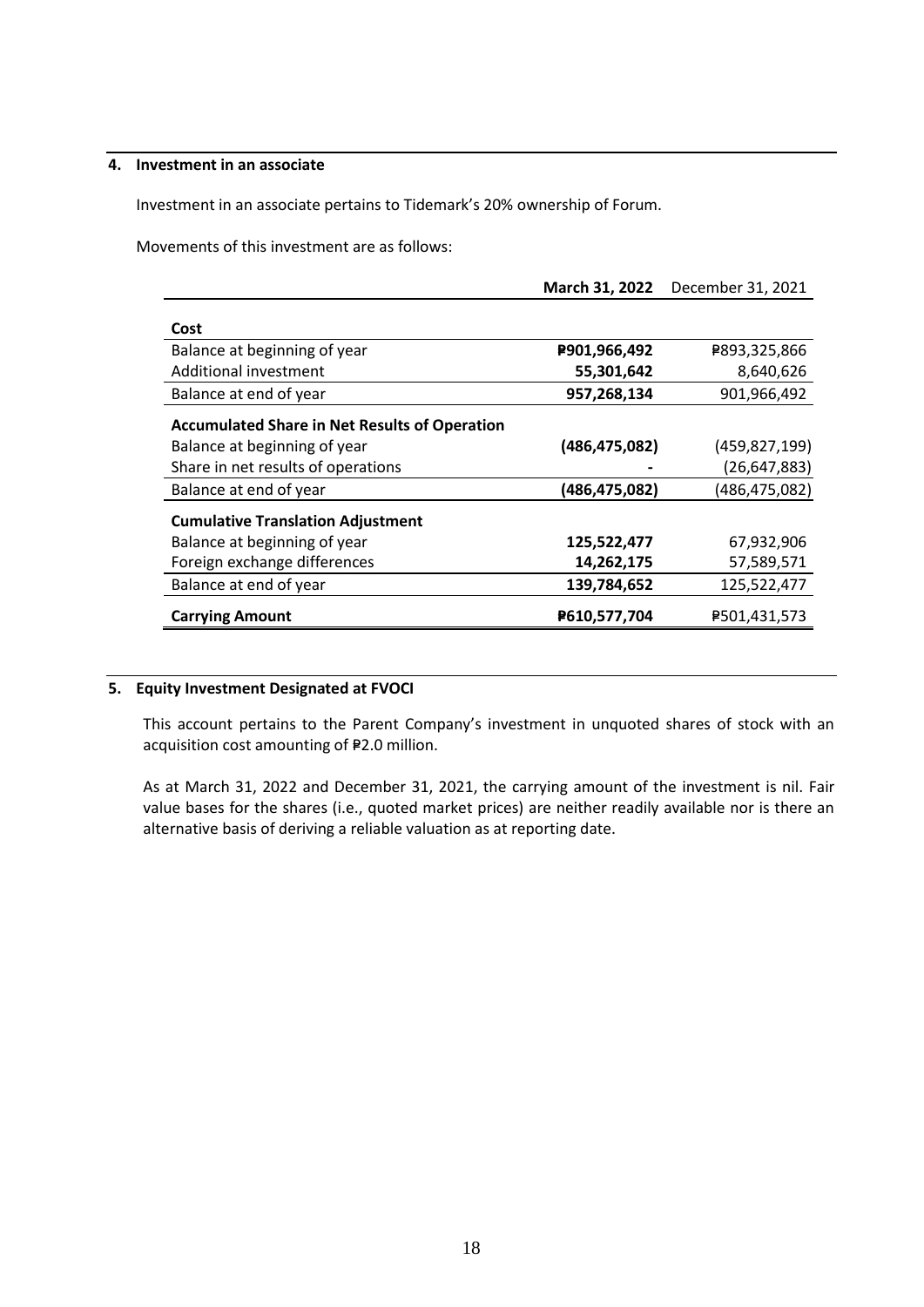# **6. Property and Equipment**

Movements of this account are as follows:

|                                 | March 31, 2021                  |                                  |                             |                         |                                        |              |
|---------------------------------|---------------------------------|----------------------------------|-----------------------------|-------------------------|----------------------------------------|--------------|
|                                 | <b>Exploration</b><br>Equipment | Leasehold<br><b>Improvements</b> | Transportation<br>Equipment | Office<br>Equipment     | <b>Furniture and</b><br><b>Fixture</b> | <b>Total</b> |
| Cost                            |                                 |                                  |                             |                         |                                        |              |
| Balances at beginning and end   |                                 |                                  |                             |                         |                                        |              |
| of year                         | P56.235                         | P4,422,518                       | P1,665,548                  | P <sub>1</sub> ,316,283 | P <sub>1</sub> ,374,483                | P8,835,067   |
| <b>Accumulated Depreciation</b> |                                 |                                  |                             |                         |                                        |              |
| and Amortization                |                                 |                                  |                             |                         |                                        |              |
| Balance at beginning of year    | 56.235                          | 4.422.518                        | 1,665,548                   | 1,288,445               | 1.374.483                              | 8,807,229    |
| Depreciation and amortization   |                                 |                                  |                             | 3,796                   |                                        | 3,796        |
| Balance at end of year          | 52,625                          | 4,422,518                        | 1,665,548                   | 1,284,649               | 1,374,483                              | 8,811,025    |
| <b>Carrying Amount</b>          | ₽.                              | ₽.                               | ₽-                          | P39,224                 | ₽.                                     | P24,042      |
|                                 |                                 |                                  |                             |                         |                                        |              |

|                                 | December 31, 2020 |              |                |                         |                        |            |  |
|---------------------------------|-------------------|--------------|----------------|-------------------------|------------------------|------------|--|
|                                 | Exploration       | Leasehold    | Transportation | Office                  | Furniture and          |            |  |
|                                 | Equipment         | Improvements | Equipment      | Equipment               | <b>Fixtures</b>        | Total      |  |
| Cost                            |                   |              |                |                         |                        |            |  |
| Balances at beginning of year   | P56.235           | P4,422,518   | ₽1,665,548     | P <sub>1</sub> ,316,281 | P <sub>1.374.483</sub> | ₽8,835,065 |  |
| Addition                        |                   |              |                |                         |                        |            |  |
| Balances at end of year         | 56,235            | 4,422,518    | 1,665,548      | 1,316,281               | 1,374,483              | 8,835,065  |  |
| <b>Accumulated Depreciation</b> |                   |              |                |                         |                        |            |  |
| and Amortization                |                   |              |                |                         |                        |            |  |
| Balance at beginning of year    | 51,422            | 4,422,518    | 1,665,548      | 1,270,731               | 1,374,483              | 8,787,232  |  |
| Depreciation and amortization   | 4,813             |              |                | 15,184                  |                        | 19,997     |  |
| Balance at end of year          | 56,235            | 4,422,518    | 1,665,548      | 1,288,445               | 1,374,483              | 8,807,229  |  |
| <b>Carrying Amount</b>          | ₽-                | ₽-           | ₽-             | ₽27,836                 | ₽-                     | ₽27,836    |  |
|                                 |                   |              |                |                         |                        |            |  |

# **7. Payables and Other Current Liabilities**

This account consists of:

|                                      |            | March 31, 2022 December 31, 2021 |
|--------------------------------------|------------|----------------------------------|
| Advances from officers and employees | P368,924   | ₽368,924                         |
| Accruals:                            |            |                                  |
| Professional fees                    | 285,500    | 297,996                          |
| Salaries and other benefits          | 70,927     | 102,488                          |
| Utilities and other office expenses  | 55,365     | 47,113                           |
| Payable to related companies         | 52,590     | 41,510                           |
| Others                               | 301,088    | 233,030                          |
|                                      | P1,134,394 | ₽1,091,061                       |

Payables to related parties are non-interest bearing, due and demandable and payable in cash.

Accrued expenses and other payables are settled throughout the year.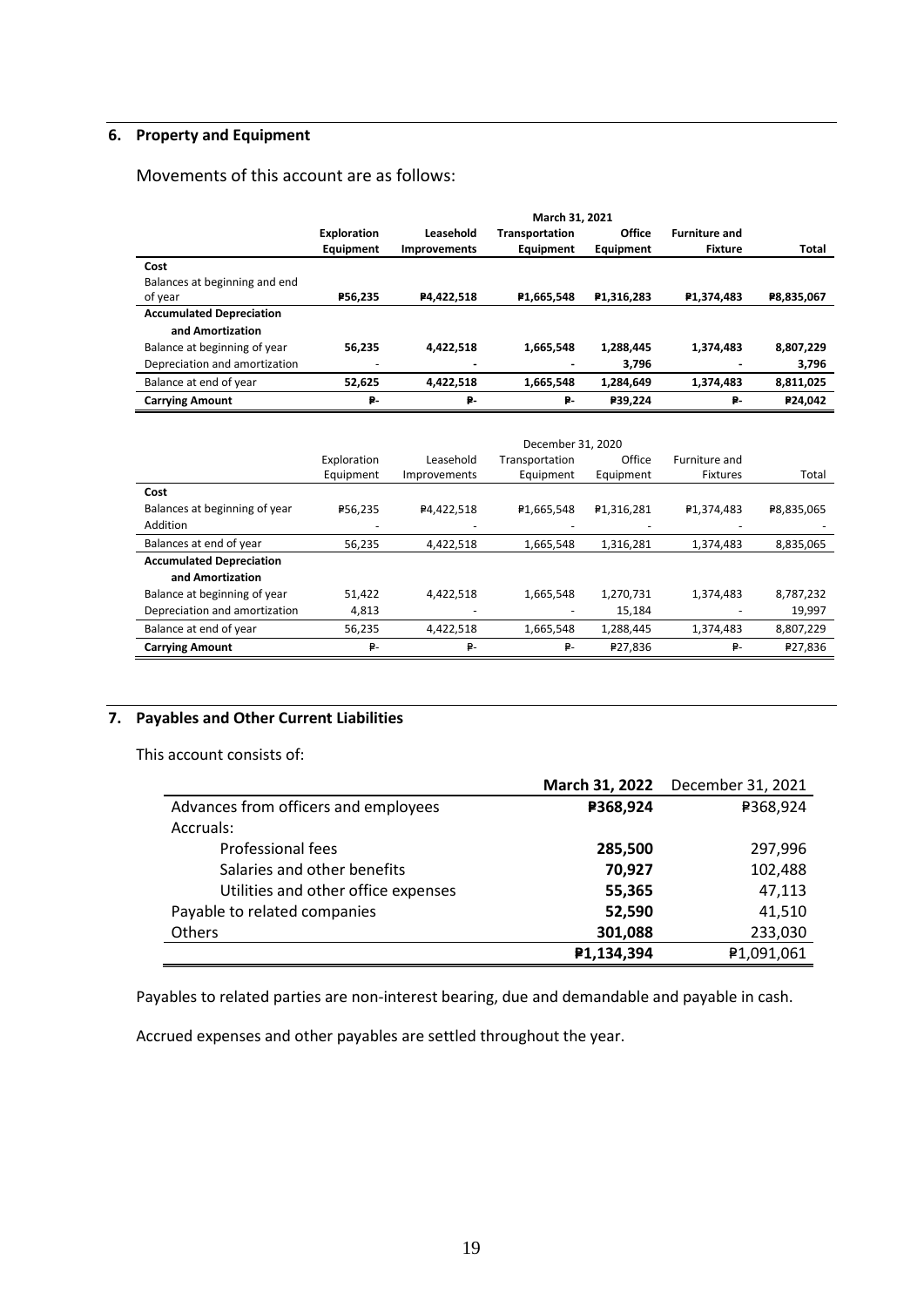# **8. General and Administrative Expenses**

This account consists of:

|                                   | March 31, 2022 | March 31, 2021 |
|-----------------------------------|----------------|----------------|
| Salaries and wages                | P354,558       | ₽291,740       |
| Professional fees                 | 265,895        | 207,167        |
| PSE listing fee                   | 144,287        | 190,554        |
| Rent                              | 86,650         | 86,650         |
| Utilities, dues and subscriptions | 21,485         | 21,656         |
| Taxes and licenses                | 13,511         | 27,391         |
| Depreciation and amortization     | 3,796          | 4,999          |
| Communications                    | 3,450          | 6,500          |
| Transportation and travel         | 7,537          | 6,399          |
| Representation                    | 723            | 948            |
| Medical and hospitalization       |                | 34,300         |
| <b>Others</b>                     | 150,565        | 84,211         |
|                                   | P1,052,457     | ₽962,515       |

# **9. Aging of Accounts Receivables**

|                                         | March 31, 2022            |                                   |                      |                     |          |           |
|-----------------------------------------|---------------------------|-----------------------------------|----------------------|---------------------|----------|-----------|
|                                         | Past Due But Not Impaired |                                   |                      |                     |          |           |
|                                         |                           | <b>Neither</b><br><b>Past Due</b> |                      |                     |          |           |
|                                         |                           | nor                               | $1 - 30$             | 31-60               | 61-90    | More than |
|                                         | Total                     | <b>Impaired</b>                   | Days                 | Days                | Days     | 90 days   |
| DITO CME Holdings Corporation           | P869,825                  | ₽-                                | P <sub>18</sub> ,450 | P <sub>17,030</sub> | P728,000 | P106,345  |
| Island Information and Technology, Inc. | 67,660                    | -                                 | 11.200               | 11,430              | 11,200   | 33,830    |
| Others                                  | 101,869                   | $\blacksquare$                    | 33,600               | 34.060              | 34,086   | 123       |
|                                         | P1,039,354                | ₽-                                | P63,250              | P62,520             | P773,286 | P140,298  |
|                                         |                           |                                   | Dessabba021.2021     |                     |          |           |

|                                         | December 31, 2021         |          |                      |                      |                    |           |
|-----------------------------------------|---------------------------|----------|----------------------|----------------------|--------------------|-----------|
|                                         | Past Due But Not Impaired |          |                      |                      |                    |           |
|                                         |                           | Neither  |                      |                      |                    |           |
|                                         |                           | Past Due |                      |                      |                    |           |
|                                         |                           | nor      | $1 - 30$             | $31 - 60$            | 61-90              | More than |
|                                         | Total                     | Impaired | Days                 | Days                 | Days               | 90 days   |
| DITO CME Holdings Corporation           | ₽89,075                   | ₽-       | P <sub>16</sub> ,800 | P <sub>17,030</sub>  | P <sub>3.625</sub> | ₽107,870  |
| Island Information and Technology, Inc. | 33,830                    |          | 11,200               | 11,430               |                    | 11,200    |
| <b>Others</b>                           | 268,666                   |          | 106.400              | 73,530               | 4,613              | 84,123    |
|                                         | ₽391,571                  | P87.450  | ₽134.400             | P <sub>101.990</sub> | ₽8.238             | ₽203.193  |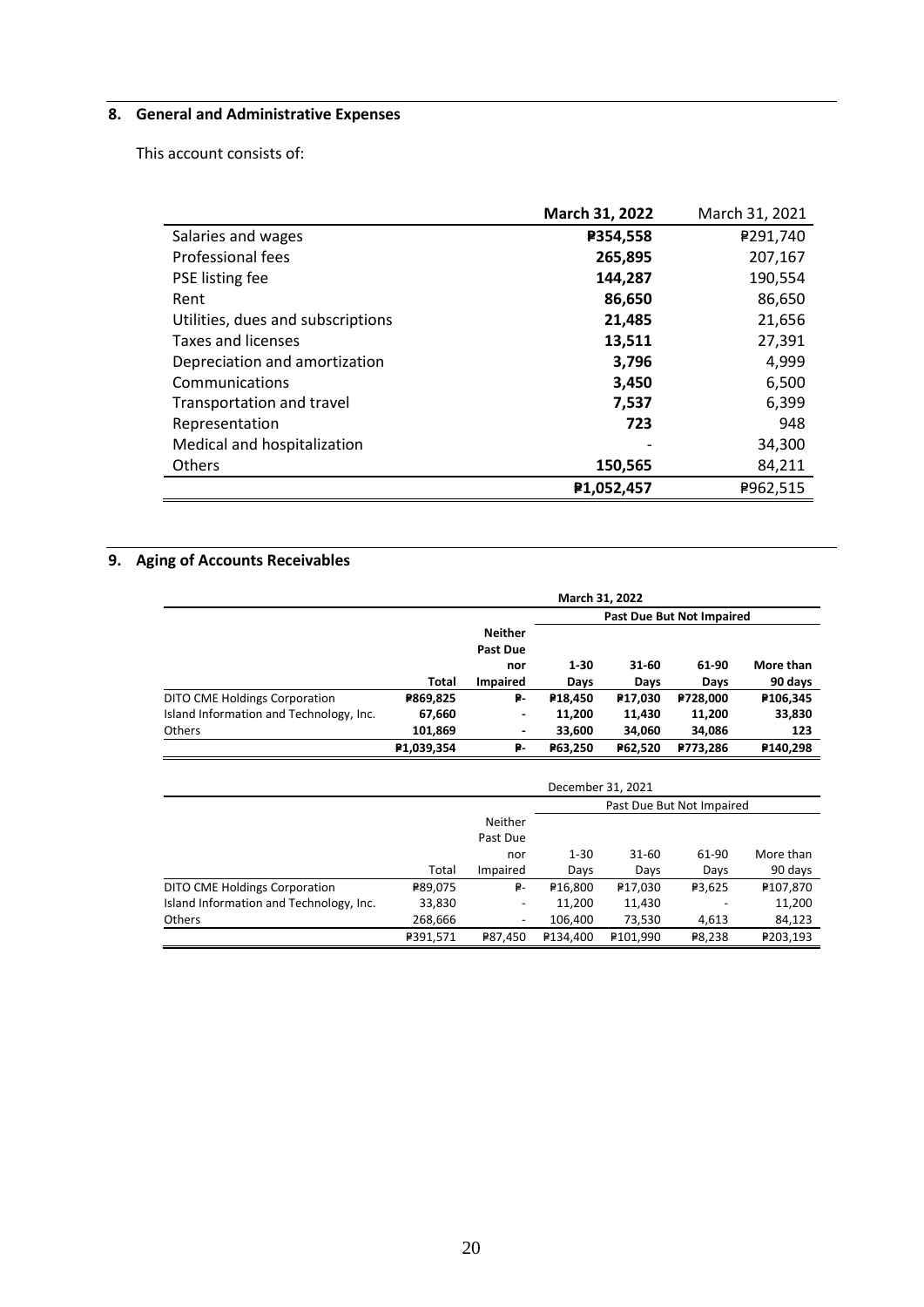# **ATOK-BIG WEDGE CO., INC. AND SUBSIDIARIES**

# **SUPPLEMENTARY SCHEDULE OF RECONCILIATION OF RETAINED EARNINGS AVAILABLE FOR DIVIDEND DECLARATION MARCH 31, 2022**

| Deficit as shown in the separate financial statements, at beginning of period | (P374,108,310)  |
|-------------------------------------------------------------------------------|-----------------|
| Adjustment for:                                                               |                 |
| Impairment loss on investment in a subsidiary                                 | 223,495,475     |
| Deficit, as adjusted, at beginning of period                                  | (150, 612, 835) |
| Net loss closed to deficit                                                    | (506, 212)      |
| Deficit, as adjusted, at end of period                                        | (151, 119, 047) |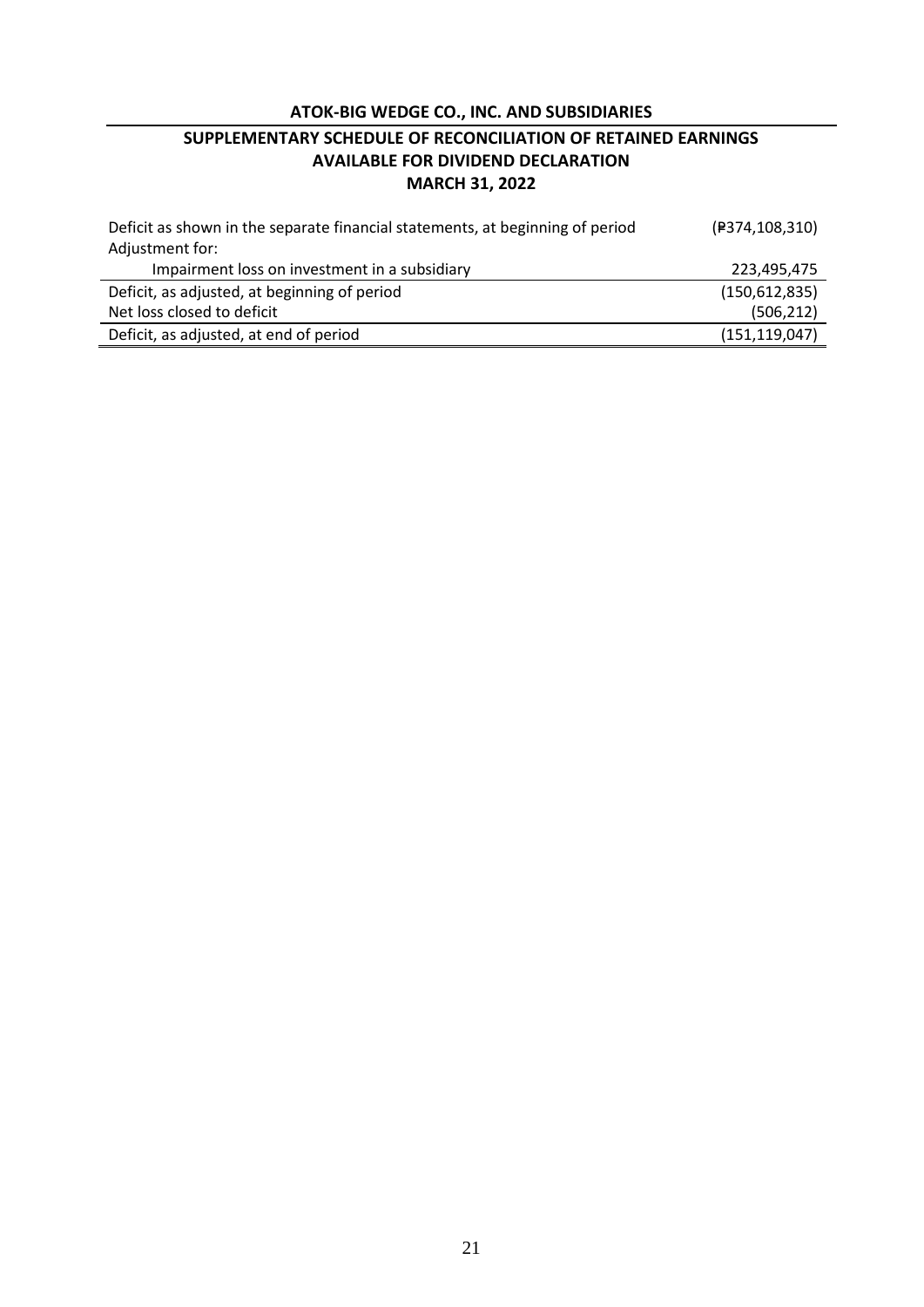# **ATOK-BIG WEDGE CO., INC. AND SUBSIDIARIES**

### **MAP OF GROUP STRUCTURE MARCH 31, 2022**